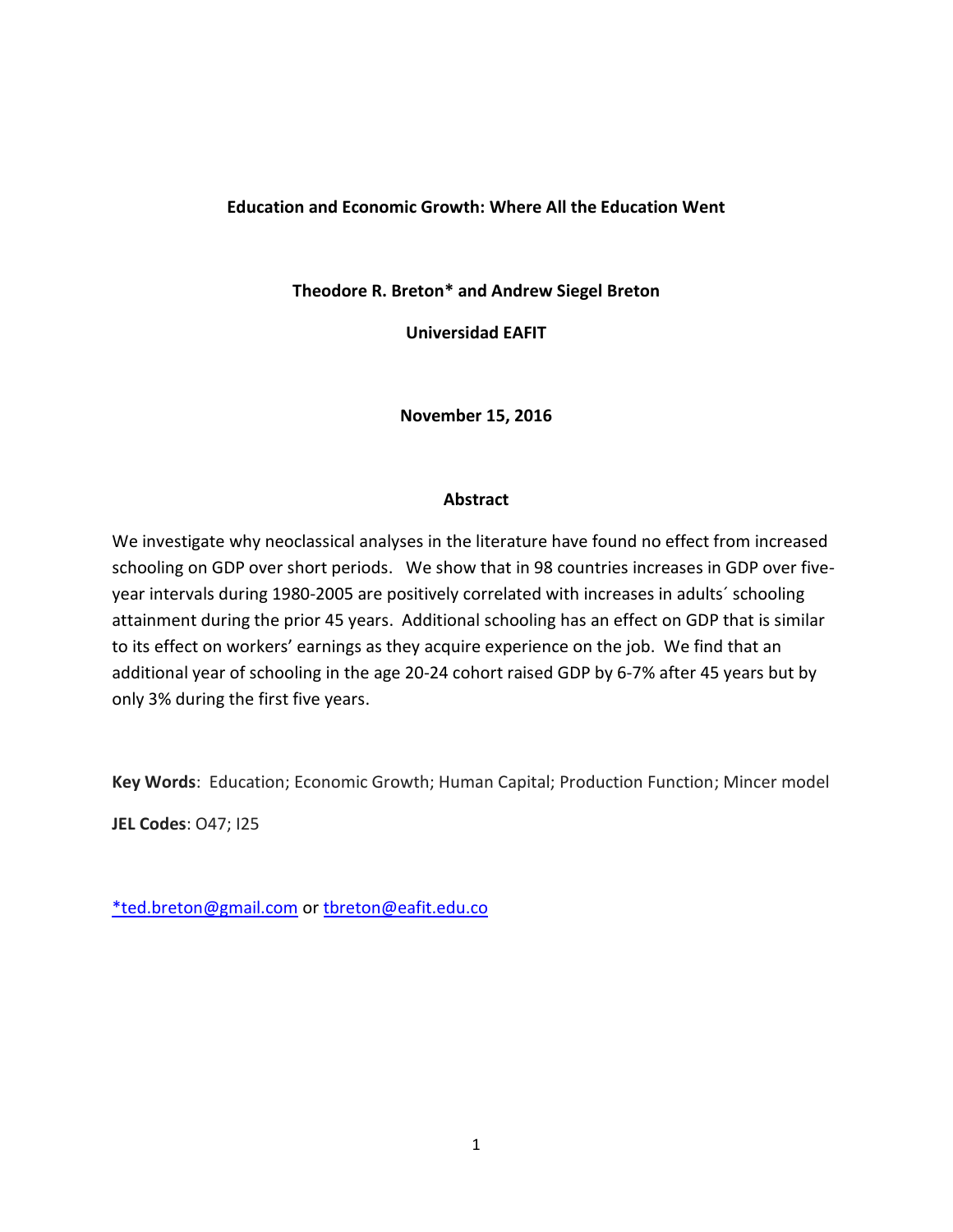#### **I. Introduction**

For over 25 years researchers have used cross-country data to estimate the crosssectional relationship between schooling and GDP in the augmented Solow model. Recent cross-sectional studies show that increases in average schooling attainment are associated with increases in GDP/worker that are substantially larger than their estimated effect on workers' earnings [Breton, 2013a, and 2015, Gennaioli, La Porta, Lopez-de-Silanes, and Shleifer, 2013, and Sunde and Vischer, 2015].

In contrast, in longitudinal studies over five or ten-year periods, estimates of this model consistently find that there is no relationship or even a negative relationship between increases in schooling and changes in GDP/worker. Pritchett [2001] presented some of these results in his well-known article, "Where Has All the Education Gone?"

Krueger and Lindahl [2001] investigated why cross-sectional and time-series estimates of the effect of schooling are so different. They concluded that the national data for schooling attainment (available at the time) had too much measurement error to permit the identification of an effect over five-year intervals. They showed that over such short intervals differencing virtually eliminated any signal in the data.

Subsequently, Cohen and Soto [2007] and Barro and Lee [2013] revised the crosscountry schooling data to reduce the measurement error. Using these data and a nonparametric model, Delgado, Henderson, and Parmeter [2014] analyzed the relationship between changes in schooling and economic growth over five and ten-year intervals. In analyses over different time periods and with different groups of countries, they again found either no relationship or a negative relationship between additional schooling and GDP growth. So if measurement error was the problem, the data revisions did not solve it.

 Hanushek and Woessmann [2008] argue that the human capital measurement problem is much larger than simple mis-measurement of national levels of schooling. They maintain that average schooling attainment is an inherently flawed measure of human capital because schooling quality varies considerably across countries.

But their concerns appear to be exaggerated. As cited above, differences in average schooling explain cross-country differences in GDP extremely well. Moreover, Breton [2011 and 2013a] has shown that across countries schooling quality is correlated with average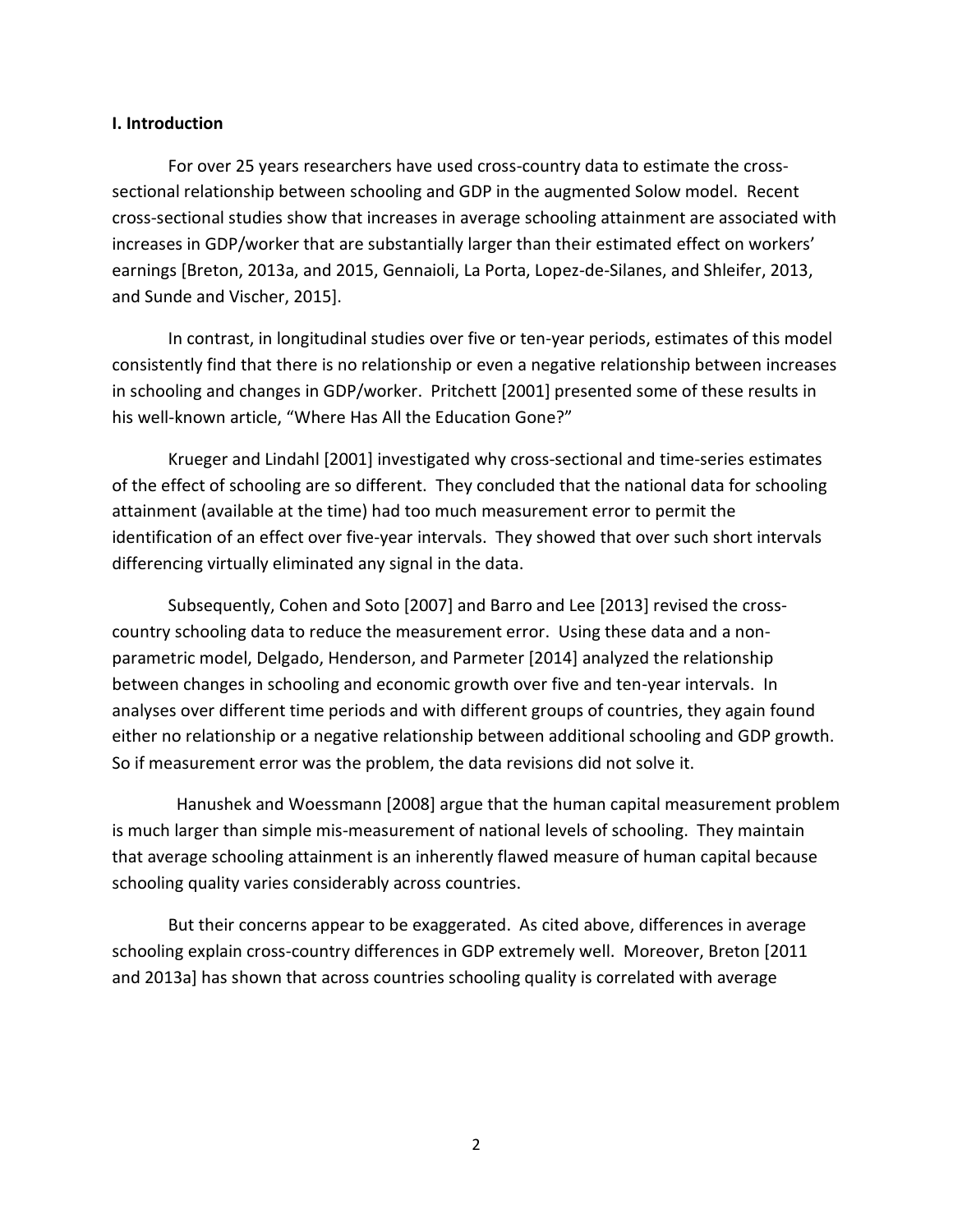schooling attainment, so to some degree average attainment accounts for differences in both the quantity and the quality of schooling.<sup>1</sup>

More importantly, even if schooling attainment did not account for differences in schooling quality *across* countries, this limitation would not explain why researchers have been unable to find any effect from increases in schooling *within* countries. If schooling creates human capital, schooling quality should be sufficiently stable within countries over short periods to ensure a positive correlation between increases in the average level of adult schooling and increases in GDP/worker. Even with measurement error in the data, estimates using valid instruments should find an effect.

We think there is a better explanation for the failure to find a positive relationship over short periods. In the existing studies researchers assume the effect of increased schooling on GDP is immediate, so they include only recent changes in schooling when they estimate schooling's effect. If an increase in schooling affects GDP gradually over a long period, then studies that examine only its immediate effect would find a small or negligible effect, even though the long run effect is large.

In this article we test the hypothesis that an increase in a country's average schooling attainment affects GDP gradually over the life of a cohort of workers. We begin by quantifying the cross-sectional relationship in middle-income countries between schooling and workers' earnings over their working lives. We then investigate whether this micro cross-sectional relationship explains the macro longitudinal relationship. We find that increases in schooling in 98 countries over the prior 45 years can explain GDP growth over a series of five-year periods.

The implication of our findings is that the average schooling attainment of the population is a poor measure of human capital because it does not account for *how long* workers have had this level of schooling, and, therefore, for the number of years that their education and experience have interacted to improve their productivity on the job. Countries who are raising their average level of schooling could have a work force with the same average attainment as countries whose workers have been educated for a longer time, but their level of human capital would be lower.

Delayed effects in macroeconomic analyses are usually estimated using VAR models, but average schooling levels within countries are so highly correlated over short intervals that VAR models cannot identify the lag pattern for schooling's effect on GDP. Estimates of schooling's

 $\overline{\phantom{a}}$ 

 $1$  Breton [2013a and 2015] shows that across countries average schooling attainment is highly correlated with PPPadjusted cumulative investment in schooling, so it implicitly accounts for schooling quality differences to some degree.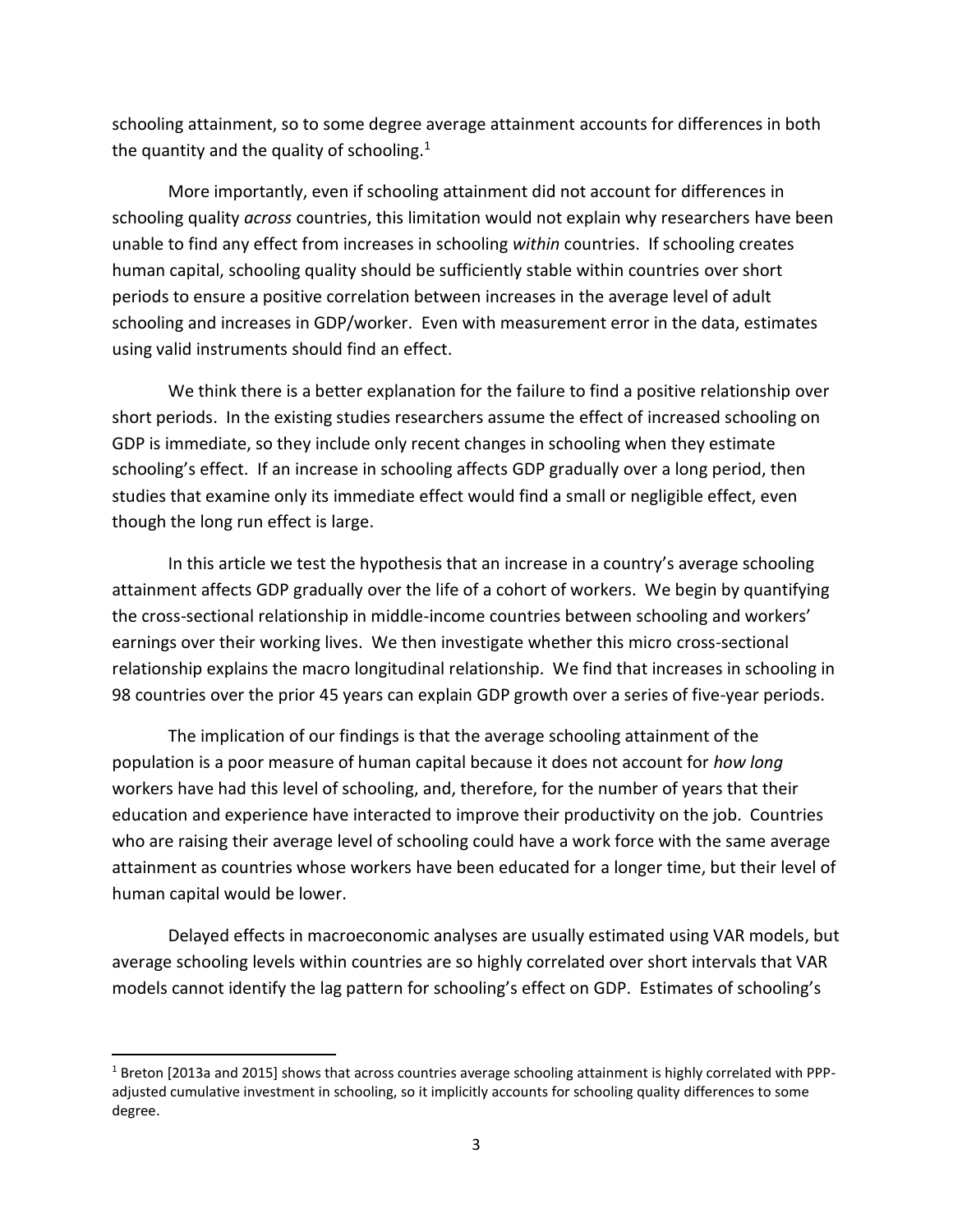lagged effects in these models invariably have oscillating signs on the lags that change with the number of periods included in the model.

We employ an alternative strategy to identify the relationship between changes in schooling and associated changes in GDP. Workers' earnings increase with experience at different rates depending on their levels of schooling. We use these relationships in workers' earnings data in three middle-income countries to convert the average schooling of the work force to an experience-weighted measure of human capital in each country.<sup>2</sup> We then estimate the effect on GDP/worker of changes in this measure, in physical capital/worker, and world TFP over five-year intervals.

We show that five-year increases in this experience-weighted measure of human capital are correlated with increases in GDP in 98 countries over the 1980-2005 period. Our estimates of a standard production function indicate that during the first five-year interval, the effect of increased schooling on GDP is 50% of its eventual effect, which occurs after 45 years. These estimates indicate that an additional year of adult schooling increases GDP by only 3% during the first five years, even though it eventually increases GDP by 6-7% after 45 years.

The implication of this finding is that schooling-based measures of a country's human capital that do not account for the interactive effect of schooling and experience have considerable measurement error. This error biases estimates of the effect of schooling on GDP to different degrees, depending on the structure of the growth model, the statistical technique employed, and the period of estimation. In OLS regressions using panel data and data differences over short intervals, this measurement error severely attenuates or eliminates the estimated effect of schooling. This measurement error affects cross-sectional estimates much less than time series estimates because all countries experience similar lags in the effect of additional schooling on GDP.

Our analysis is focused on the effect of increases in schooling attainment on growth. But it is important to point out that the observed delay between increased schooling and the effect on GDP could apply equally to the effect of increases in students' skills, such as those measured in international tests.<sup>3</sup> Countries whose workers achieved high test scores only recently could have less human capital (and lower GDP) than countries whose workers have similar average scores but whose older workers have higher scores.

 $\overline{a}$ 

 $<sup>2</sup>$  Thanks to Diego Restrepo-Tobon for suggesting this approach to estimate the lagged effects.</sup>

 $3$  It is important not to equate student test scores with school quality. Student test scores are substantially affected by family characteristics and cultural practices (e.g., private tutoring) both within and across countries, so differences in test scores cannot be attributed entirely to schooling quality [See Breton, 2015].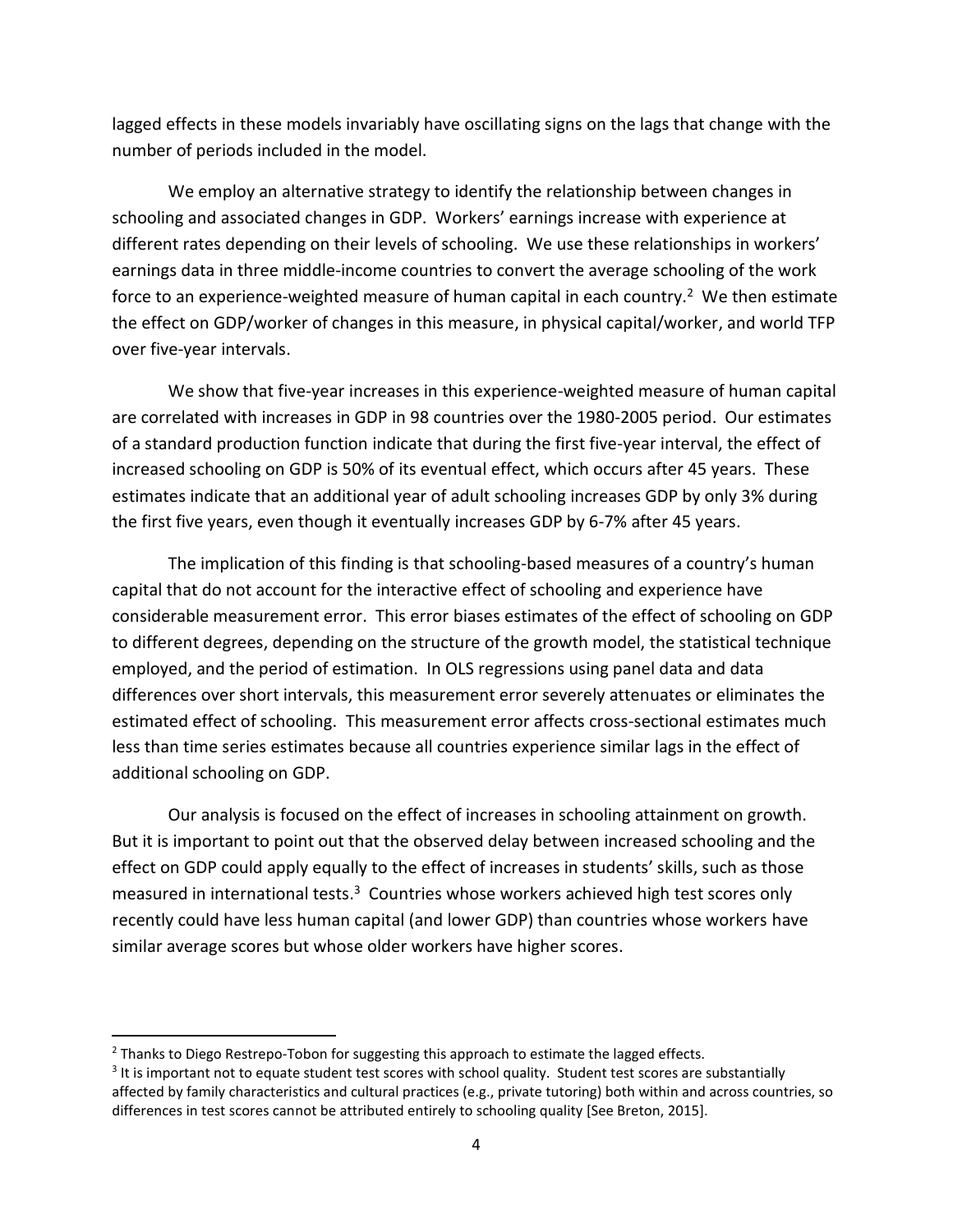This article makes several contributions to the literature. First, it quantifies the schooling-related increases in workers' earnings with age by level of schooling in a group of middle-income countries. Second, it shows that the lagged relationship between increased schooling and increased earnings at the micro level is reflected at the macro level. Third, it provides an estimate of the time pattern for the initial and eventual increase in GDP resulting from an additional year of average schooling attainment. Fourth, it shows that while crosssectional estimates of the effect of increased schooling on GDP in the literature are larger than the direct effect on workers' earnings, the difference is not at large as many researchers believe.

The rest of this article is organized as follows: Section II presents data showing the relationship between workers' earnings and experience at different levels of schooling. Section III presents the details of the methodology used in this study. Section IV presents the results. Section V compares the estimates in this study to the cross-sectional estimates in other studies. Section VI concludes.

#### **II. Schooling and Workers' Earnings**

Existing empirical studies assume that any effect of increased adult schooling on GDP is immediate, but they do not include any justification for this assumption. One possible rationale is that this same assumption is used for the effect of increased physical capital. But the more likely rationale is that this assumption is consistent with the relationship in the simplest version of the Mincer earnings model, in which schooling and experience have independent effects on log(earnings) [Heckman, Lochner, and Todd, 2003].

1) Log(earnings) =  $\alpha_0$  +  $\alpha_1$  schooling +  $\alpha_2$  experience +  $\alpha_3$  experience<sup>2</sup>

As a consequence of the mathematical structure in this model, the entire effect of increased schooling on log(earnings) is immediate.

This version of the Mincer model has been estimated using cross-sectional data throughout the world over a long period of time. The average estimated effect of an additional year of schooling across countries has been quite consistent over the years, raising workers' incomes by about 10% on average. However, the variation in this effect across countries has changed over time.

In recent analyses the effect of a year of schooling is similar regardless of country income level [Montenegro and Patrinos, 2014]. But in older studies, which are more relevant for a time series analysis, the effect of a year of schooling was higher in less educated countries. Psacharopoulos and Patrinos [2004] and Psacharopoulos [1994] found that a year of schooling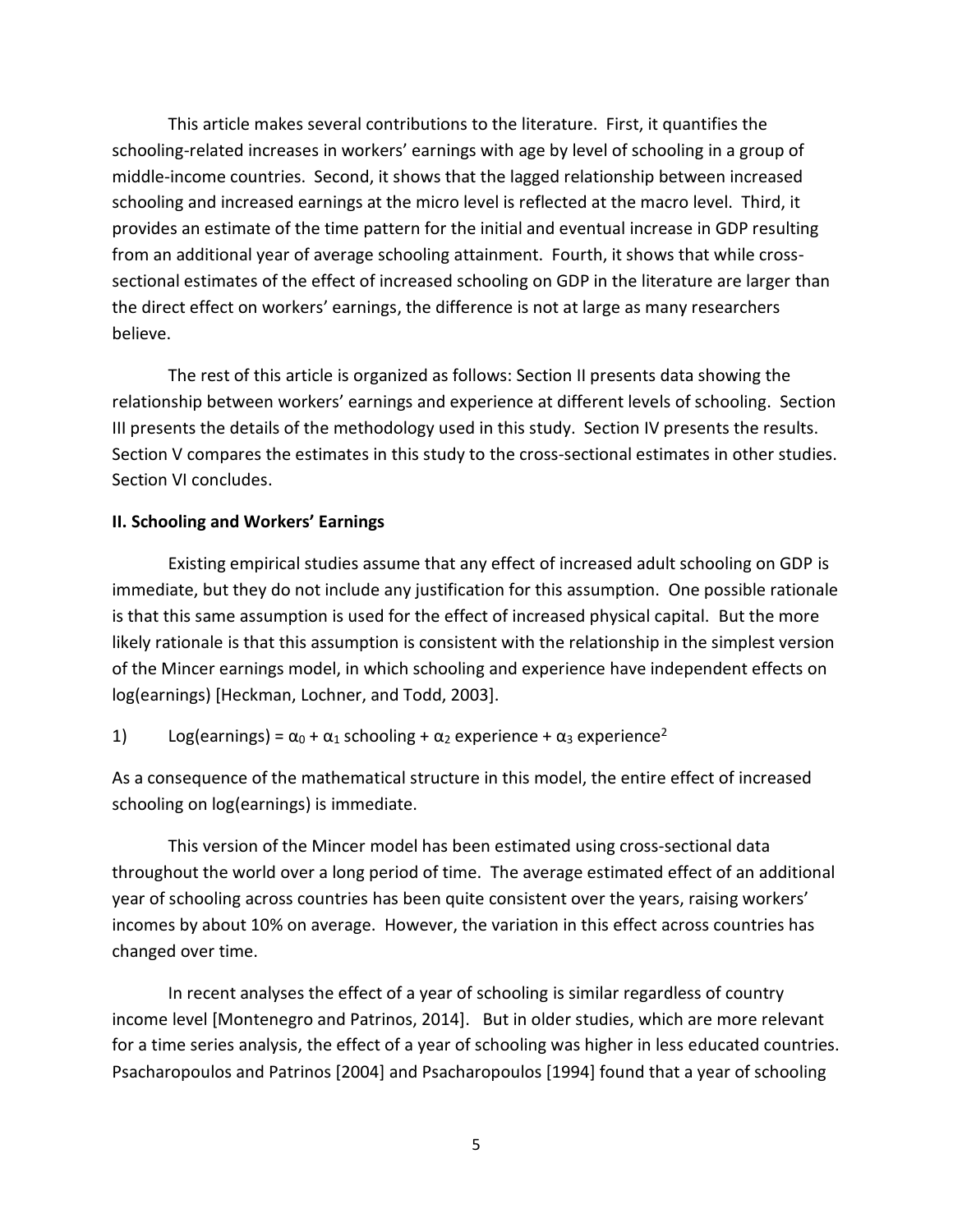was associated with salary increases of about 11% in low-income countries and about 7% in high-income countries.

Even though the simplest Mincer model provides results that are easy to interpret and statistically significant, its assumption that schooling and experience have independent effects on log(earnings) appears to be incorrect. There is considerable evidence that log(earnings) increases more with experience at higher levels of schooling, which means that a conceptuallycorrect model would include a positive interactive effect between schooling and experience. The implication is that some of the effect of additional schooling is lagged.

Dougherty and Jimenez [1991] examined whether the effects of primary and secondary schooling on log(earnings) are independent of experience in Brazilian survey data for 1980. They found that the coefficients on the interaction terms between primary schooling and experience and experience<sup>2</sup> and between secondary schooling and these variables are all statistically significant at the 1% level.

Heckman, Lochner, and Todd [2003] present evidence that the effects of schooling and experience on log(earnings) in the U.S. were not independent in 1980 and 1990. Heckman, Lockner, and Todd [2008] present evidence that in the U.S. experience has a greater effect at higher levels of schooling.

Since incomes tend to rise with experience at all levels of schooling, and since all U.S. workers have some schooling, it is not clear from the U.S. data whether the effect of experience on log(earnings) is mostly related or mostly independent of schooling. The magnitude of the interactive effect between schooling and experience can only be ascertained in countries in which a share of the work force has no schooling.

Figure 1 shows the quadratic trends in the relationship between workers' earnings and experience at three levels of schooling and with no schooling in three middle-income countries around 1990. The three countries are Ecuador, Paraguay, and Uruguay, and the data are from Gomez-Castellanos and Psacharopolous [1990], Psacharopoulos and Velez [1994], and Psacharopolous, Velez, and Patrinos, [1994].

The relationship in the figure is presented as an index, with the initial earnings of a worker with no schooling and no experience as the base (1.0). The patterns in the figure show very clearly that earnings rise with experience, *but only for workers who have completed at*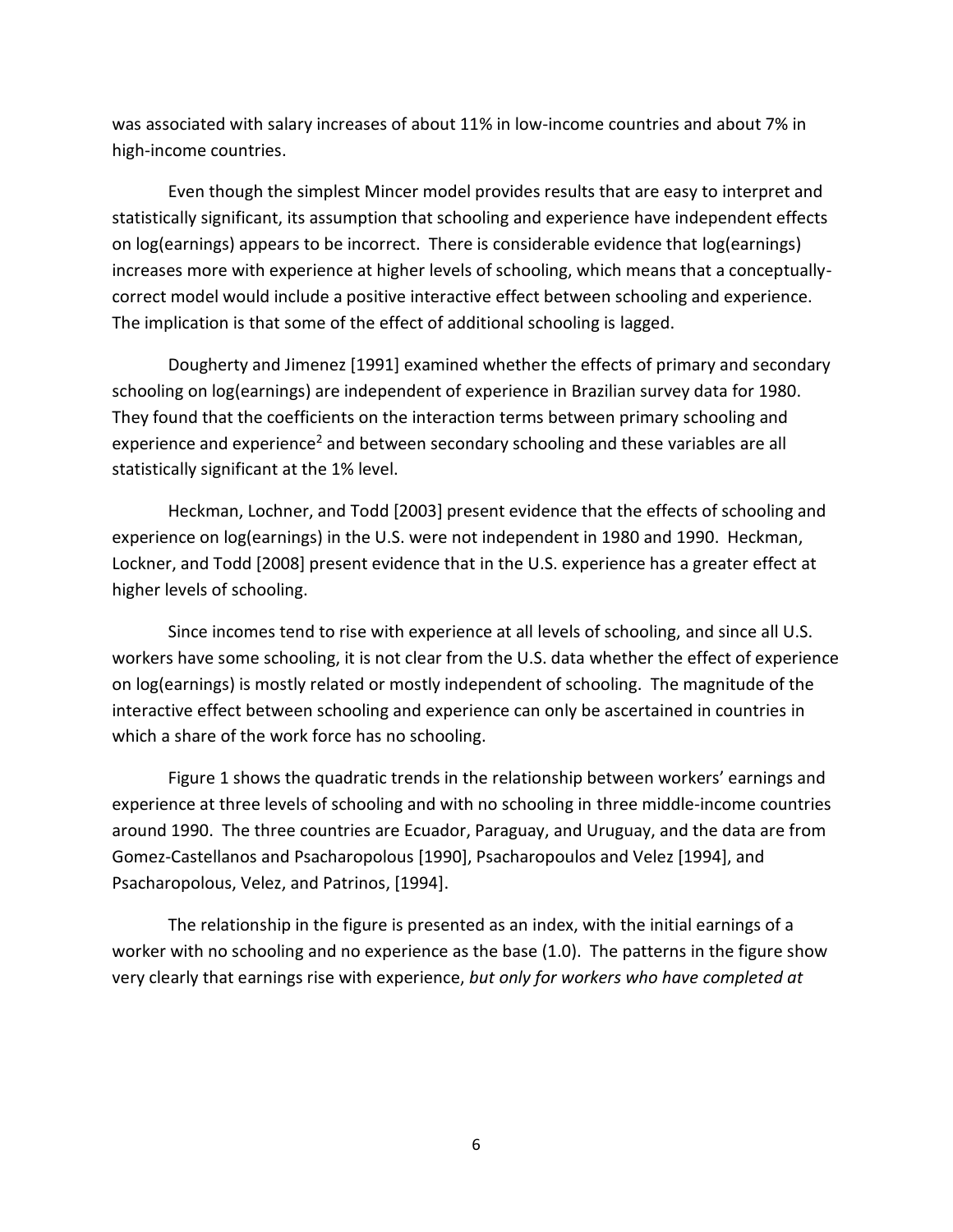*least primary schooling*. The earnings of workers with no schooling show almost no increase with experience and decline after age 48.<sup>4</sup>

The implication of these patterns is that increases in earnings on the job are at least partly a *delayed effect* of an increase in a worker's level of schooling. While it is undoubtedly true that rising salaries are a result of increasing worker productivity related to experience and training on the job, the data in Figure 1 indicate that the increase in productivity with experience is dependent on having completed some level of schooling. This delayed effect of additional schooling on workers' earnings is likely to be reflected in an analogous delay in its effect on GDP.



#### **Figure 1**

**Workers' Earnings vs. Age by Level of Schooling**

We use the data for Ecuador, Paraguay, and Uruguay to estimate a Mincer model with interactive terms to estimate the lag between increases in the schooling of the work force and increases in worker productivity. Table 1 presents the results from a series of Mincer-type models that include years of schooling, age, age<sup>2</sup>, and interactive terms between years of

l

<sup>&</sup>lt;sup>4</sup> The patterns in Figure 1 are based on employee salaries in the public and private sectors. They do not include workers' earnings in the informal sector, which could be different.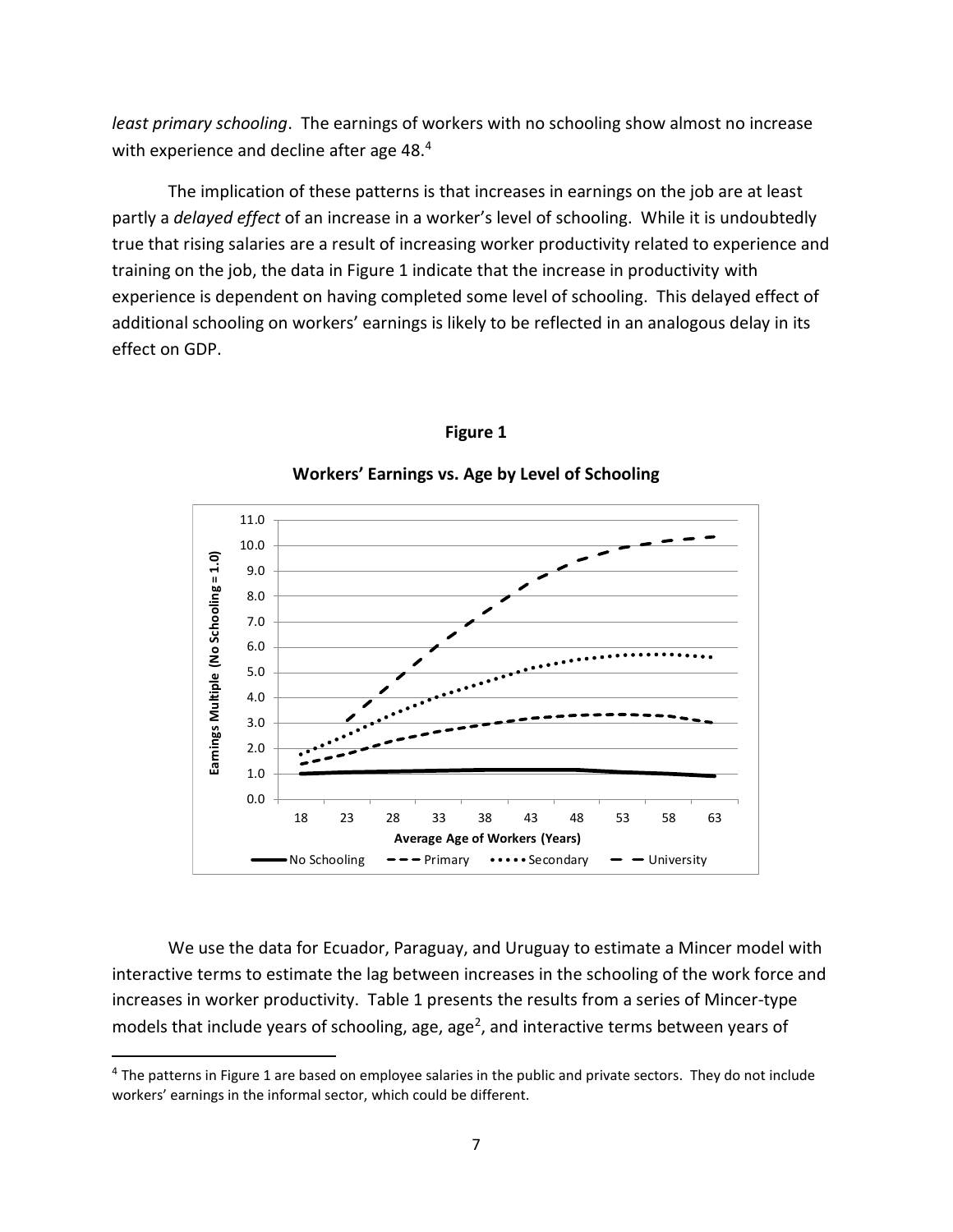schooling and the age terms. Age is used as a proxy for experience to create results that are applicable to the age-related cohort data in the macro analysis.

The basic model indicates that an additional year of schooling in these middle-income countries raised earnings on average by 12% over the life of a worker. But when interactive terms are added, it becomes evident that about half of this effect is delayed. The model results in column 2 show that experience (age) alone has no effect on earnings; all of the effect of experience is associated with prior completion of some level of schooling.

| Effect of Additional Schooling on Workers' Earnings in Middle-Income Countries<br>[Dependent variable is log(earnings)] |          |              |           |  |  |  |
|-------------------------------------------------------------------------------------------------------------------------|----------|--------------|-----------|--|--|--|
|                                                                                                                         | 1        | $\mathbf{2}$ | 3         |  |  |  |
| Schooling (years)                                                                                                       | $.120*$  | $.073*$      | $.068*$   |  |  |  |
|                                                                                                                         | (.008)   | (.018)       | (.012)    |  |  |  |
| Age                                                                                                                     | $.029**$ | .0040        |           |  |  |  |
|                                                                                                                         | (.012)   | (.0199)      |           |  |  |  |
| Age <sup>2</sup>                                                                                                        | $-.0003$ | $-.00004$    |           |  |  |  |
|                                                                                                                         | (.0003)  | (.00035)     |           |  |  |  |
| Schooling*Age                                                                                                           |          | .0032        | $.0035*$  |  |  |  |
|                                                                                                                         |          | (.0021)      | (.0012)   |  |  |  |
| Schooling*Age <sup>2</sup>                                                                                              |          | $-0.00003$   | $-.00003$ |  |  |  |
|                                                                                                                         |          | (.00005)     | (.00003)  |  |  |  |
| Constant                                                                                                                | $-.28**$ | .083         | $.139**$  |  |  |  |
|                                                                                                                         | (.12)    | (.171)       | (.069)    |  |  |  |
| $R^2$                                                                                                                   | .73      | .76          | .76       |  |  |  |

Figure 2 shows the fraction of log(earnings) at age 63 received by workers as a function of age, calculated using the regression results in column 3 of Table 1. The graph in the figure shows the relationship between the productivity of workers by age relative to their productivity at age 63, as they gain experience on the job. The relationship is estimated using seven years of schooling, which was the average level of attainment in the three countries in 1990. The pattern indicates that half of the effect of additional schooling on productivity was immediate and half was delayed up to 40 years.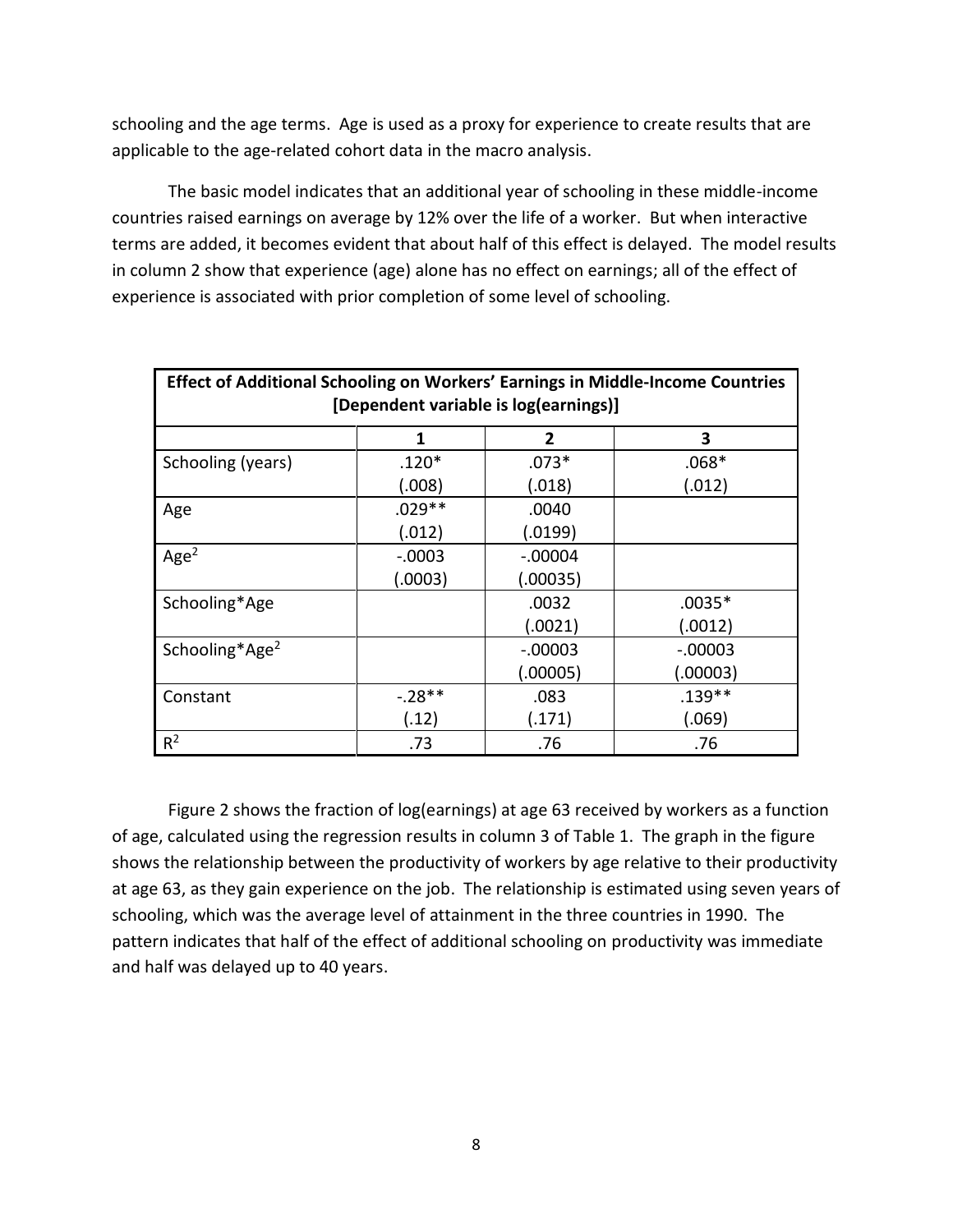



**Effect of Experience on Worker Productivity in Middle Income Countries**

#### **III. Methodology Used for the Growth Analysis**

The model used in the analysis is the standard augmented Solow model, in which GDP/worker (Y/L) across countries is a function of the stocks of physical capital/worker (K/L), human capital/worker (H/L), and total factor productivity (A) that increases at a constant rate over time  $(A_t = A_0 e^{gt})$ :

2)  $(Y/L)_{it} = (K/L)_{it}$   $\alpha$   $(H/L)_{it}$   $\beta$   $(A_0e^{gt})^{1-\alpha-\beta}$ 

Converted to log form:

 $\overline{\phantom{a}}$ 

3) log  $(Y/L)_{it} = \alpha \log (K/L)_{it} + \beta \log (H/L)_{it} + (1 - \alpha - \beta) \log (A_0) + (1 - \alpha - \beta)g$  t

We use either average schooling attainment or the experience-weighted average attainment of the adult population (years) to represent the human capital of the work force, assuming a log-linear relationship between human capital and either measure of schooling: 5

4) Log(H/L)<sub>it</sub> = c +  $\gamma$ / $\beta$  Schooling <sub>it</sub>

<sup>&</sup>lt;sup>5</sup> γ/β is specified as the coefficient, so that γ is the effect of a year of schooling on log (Y/L).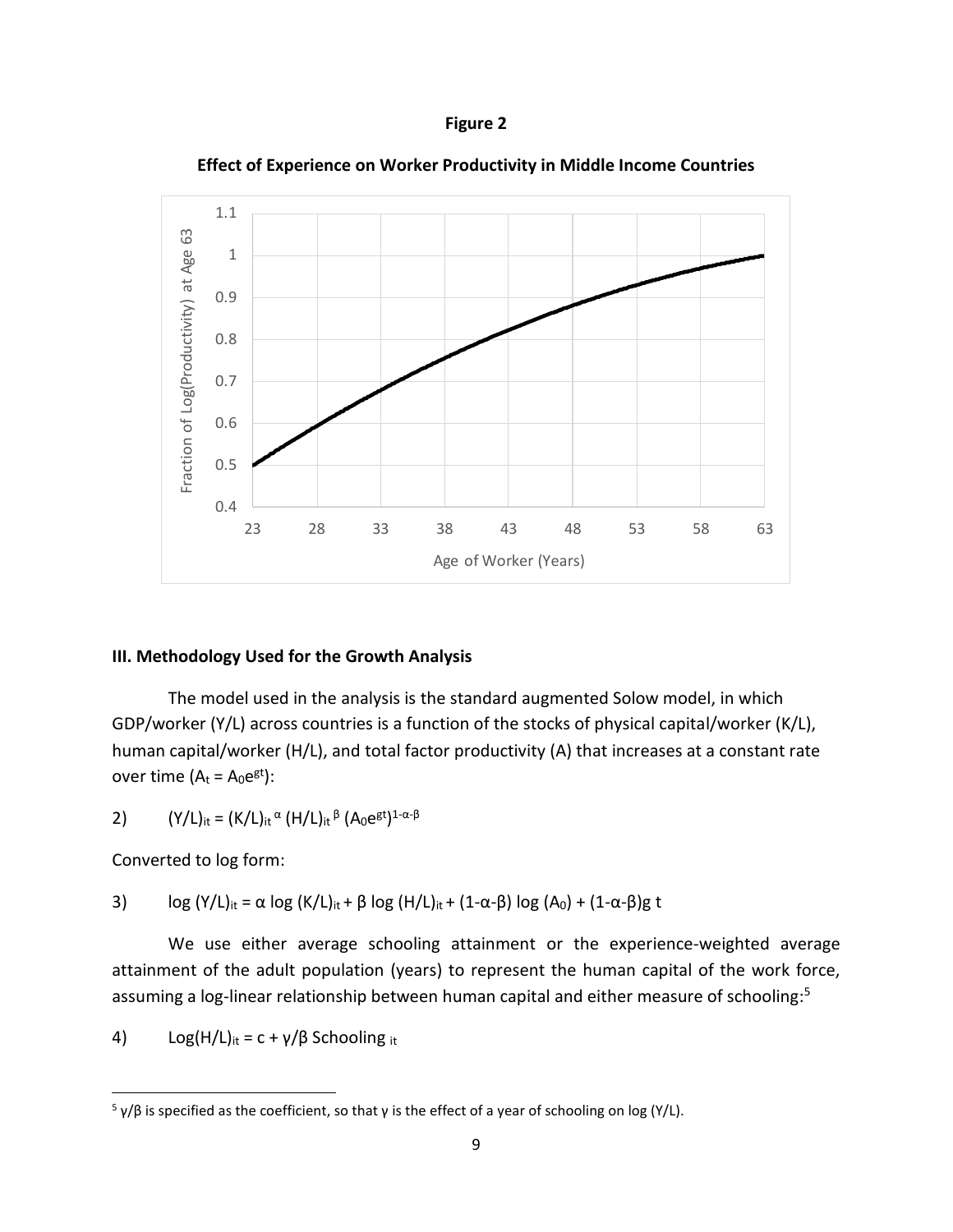Breton [2013a and 2015] shows that across countries the stock of human capital/adult (H/L) estimated from cumulative investment in schooling fits this log-linear relationship with average years of schooling very well. This relationship holds because the (average) unit costs of schooling typically rise exponentially with increases in a country's average level of schooling.<sup>6</sup>

Substitution of the relationship in (4) into (3) yields the log-linear "macro-Mincer" production function [Krueger and Lindahl, 2001]:

5) Log(Y/L)<sub>it</sub> = C + (1-α-β)g t + α log(K/L)<sub>it</sub> + γ Schooling <sub>it</sub> +  $E$ <sub>it</sub>

Estimation of this model across countries over different time periods does not provide consistent estimates of  $\alpha$  and  $\gamma$ . Log (K/L) and average schooling attainment are structurally related in the augmented Solow model, which makes them highly correlated across countries (0.81 - 0.84 in this study). Measurement error in the variables changes the covariance matrix in econometric estimations, which causes substantial variation in the estimated coefficients.

Since estimates of K/L generally have less measurement error than the schooling proxy for human capital, OLS estimates of (4) often yield estimates of α that are biased upward and estimates of y that are biased downward. The downward bias in  $\gamma$  may be offset by upward bias due to the endogeneity of schooling. Alternatively,  $\alpha$  and/or γ may be biased downward, biasing the TFP residual (1-α-β)g upward. Endogeneity bias and attenuation bias due to random measurement error can be reduced using instruments for the physical capital and schooling variables. Improvements in the accuracy of the schooling-based measure of human capital should lead to less attenuation bias in the OLS estimate of  $\gamma$ , raising  $\gamma$  and reducing  $\alpha$  or (1- $\alpha$ β)g.

We evaluate the validity of the model's estimated coefficients based on *a priori* expectations for the values of  $\alpha$  and  $(1-\alpha-\beta)g$ . In the augmented Solow model  $\alpha$  is the share of GDP allocated to physical capital, which should be about 0.35 [Gollin, 2002]. The coefficient on time, the TFP growth rate, should be positive, since world productivity increases over time. A more accurate specification of the lag pattern for the effect of schooling should increase the estimate of γ and reduce the variance in its estimate, particularly in differenced estimates of the model over short time intervals.

We estimate the production function using cross-country data for GDP/adult, physical capital/adult and schooling/adult for the period 1975-2005. Since the estimated coefficient on the schooling variable is sensitive to non-random measurement error in the physical capital data, the estimate differs when the production function is estimated with different sets of

l

 $^6$  Since the quality of schooling is higher in countries with higher average schooling, the estimated effect of average schooling (quantity) on GDP implicitly includes the average effect of schooling quality differences.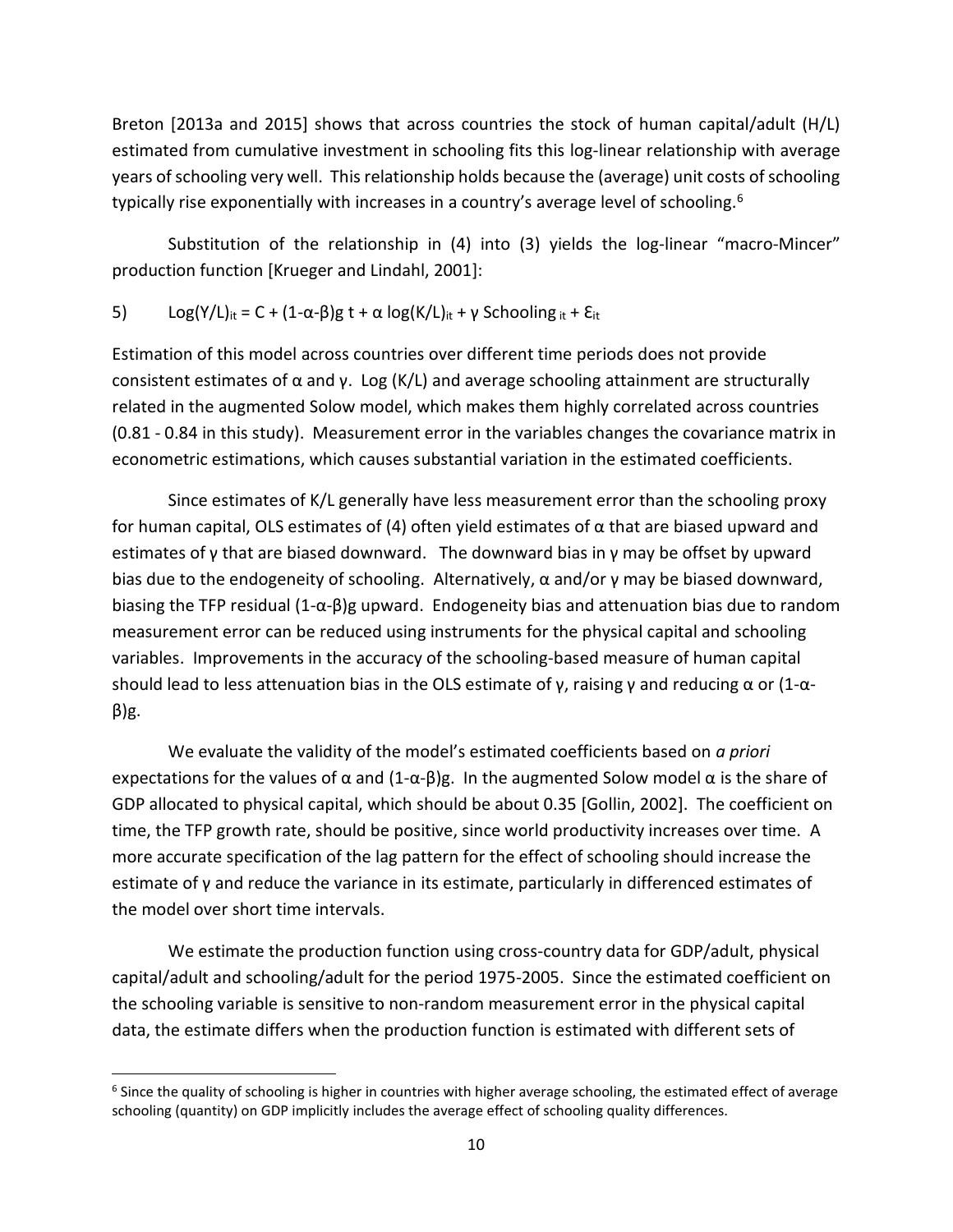economic data. We estimate the production function using economic data from Penn World Table (PWT) 6.3, 7.1, and 8.1 [Heston, Summers, and Aten, 2009 and 2012, and Feenstra, Inklaar, and Timmer, 2015a] to provide a thorough test of our hypothesis. We use the na version of PWT 8.1 for this test, as recommended by Feenstra et. al [2015a] for growth analyses.

Each PWT data set adjusts National Accounts data for differences in purchasing power, but in different ways. The PWT 6.3 data are adjusted using International Comparison Program (ICP) prices collected between 1970 and 1996. The PWT 7.1 data are adjusted using ICP prices collected in 2005. The PWT 8.1 na data are adjusted using ICP prices collected in 2005 and 2011 [Feenstra, Inklaar, and Timmer, 2015b].

Breton [2012] shows that the 2005 investment prices used in PWT 7.0 for lower-income countries are very different from earlier prices. Breton and Garcia [2016] and Breton [2016] present evidence that the ICP 2005 and 2011 methodologies underestimate construction prices in lower-income countries. As a consequence, growth models estimated using PWT 7.1 and 8.1 data exhibit very different results than models estimated using PWT 6.3 data.

Most of the analyses in the literature use PWT versions 6.1 to 6.3. For this reason, as well as for the more accurate estimates of construction prices, we use the PWT 6.3 data as the initial data set for our analysis and then check the robustness of our results by performing the same analyses with the PWT 7.1 and 8.1 data.

The PWT 6.3 and 7.1 data series have the same variables and the same countries. PWT 8.1 has different variables and a different set of countries, so we use the data from these series in different ways. With the data in PWT 6.3 and 7.1, we calculate the physical capital stock in 1975, 1985, 1990, 1995, 2000, and 2005 using the PWT investment rates (ci) during the prior 25 years and a 0.05 annual depreciation rate. We limit the calculation period to 25 years because the investment data begin in 1950. The PWT 8.1 na data do not include the investment rate variable, but they include estimates of the physical capital stock, so we use these stock estimates in our analysis.

We create the experience-weighted human capital data from the Barro and Lee [2015] over-25 data set for the average schooling of the population during 1975-2005. These data are excellent for our purpose because they include the average schooling attainment and the size of each five-year age cohort for the population between the ages of 15 and 75+ in five-year intervals. These data enable us to calculate the experience-weighted level of human capital in each country as each five-year cohort increases its productivity with experience on the job. We use the schooling data for the five-year cohorts from age 20 to age 64 to represent the

11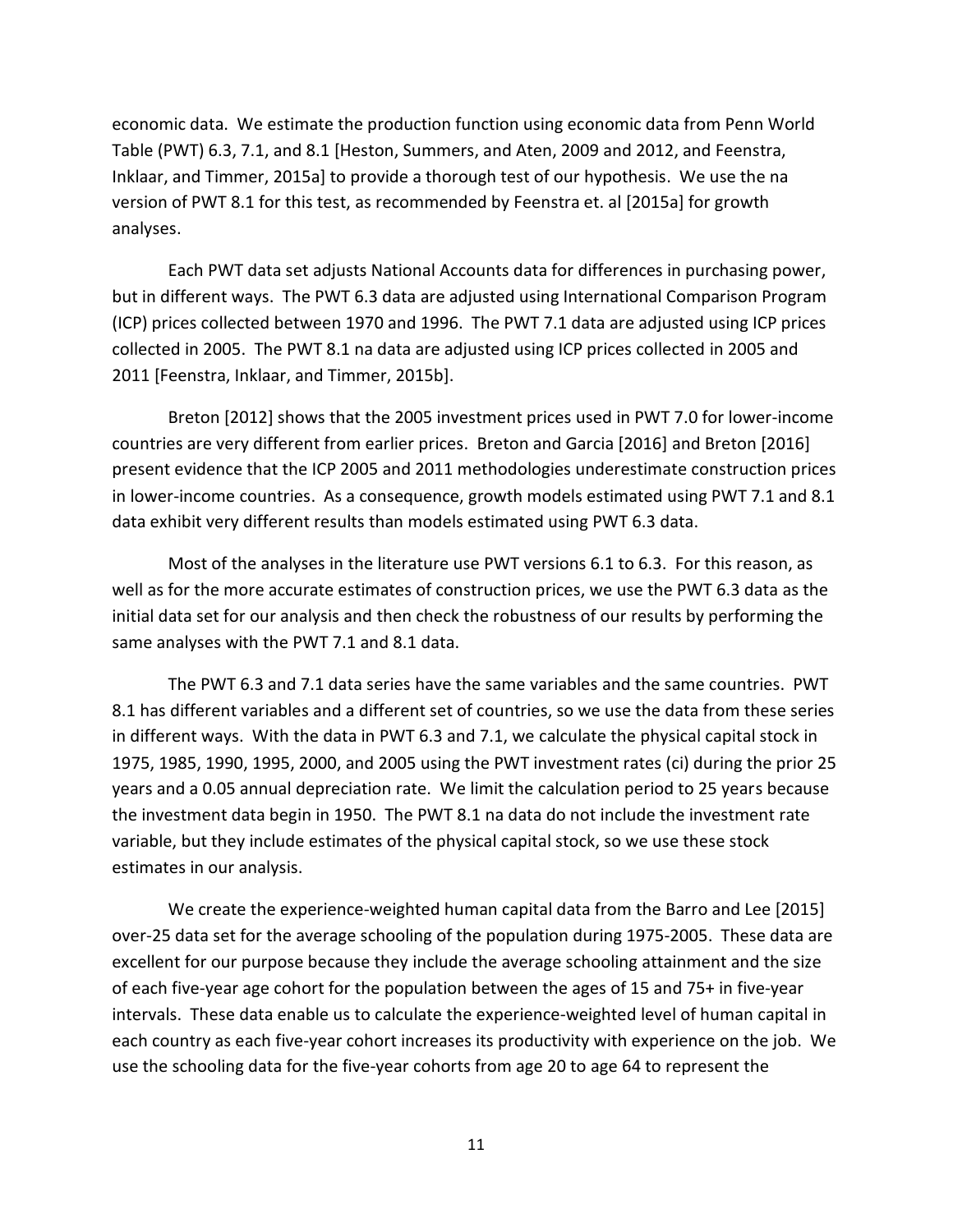schooling of the work force, since the earnings data in Figure 1 indicate that most individuals enter the work force prior to age 25.

Since other studies assumed that the effect of schooling was independent of experience, they were not particularly concerned about the age group used to compare the effect of attainment across countries. These studies use data for the average schooling attainment in the population over age 15 or over age 25, since the existing data sets provide average attainment data for these age ranges. Since we are estimating the longitudinal effect of changes in schooling on GDP over short periods, it is critical for our analysis that we utilize a range of cohorts that matches the age of the work force. Since some individuals are still in school at age 20, our estimates of the changes in the schooling of workers between 20 and 25 have some measurement error. But if we excluded this cohort from the analysis, the measurement error in the schooling data would be much greater.

In creating our data for each country, we estimate each five-year cohort's human capital as the fraction of its eventual maximum human capital, assumed to occur in the age 60-64 cohort. Each country's average human capital/adult is its experience-weighted average level of schooling, with the experience fraction set equal to 1.0 in the age 60-64 final cohort and the fractions in the younger, less-experienced cohorts less than 1.0.

The Barro and Lee [2015] data provide the size and average schooling of each five-year population cohort, which is not the same as the size and average schooling of the cohort in the work force. Since we do not have the information required to create estimates for the work force, we assume that the work force has the same schooling distribution as the adult population. This clearly creates measurement error in the data, as does the failure to adjust for labor participation and unemployment rates.

We would not expect to find a statistically-significant empirical relationship between factor inputs and GDP in economies whose production is not determined primarily by profit maximization in markets for inputs and outputs. For this reason, we exclude countries from the analysis that were not market economies throughout the period. We also exclude countries that lacked sufficient data to calculate the physical capital stock during at least the 1985-2005 period or that were not included in the Barro and Lee [2015] data.

This left us with three panels of data with two compositions. The data sets created using PWT 6.3 and 7.1 data are unbalanced panels that include 98 countries. The appendix contains a list of these countries. Our three middle-income countries are in the middle of the income distribution for these countries, with two above (Ecuador and Uruguay) and one below (Paraguay) the median of GDP/adult in 1980. Since PWT 6.3 and 7.1 do not have investment rates for some low-income countries prior to 1960, only 57 of the 98 countries in these panels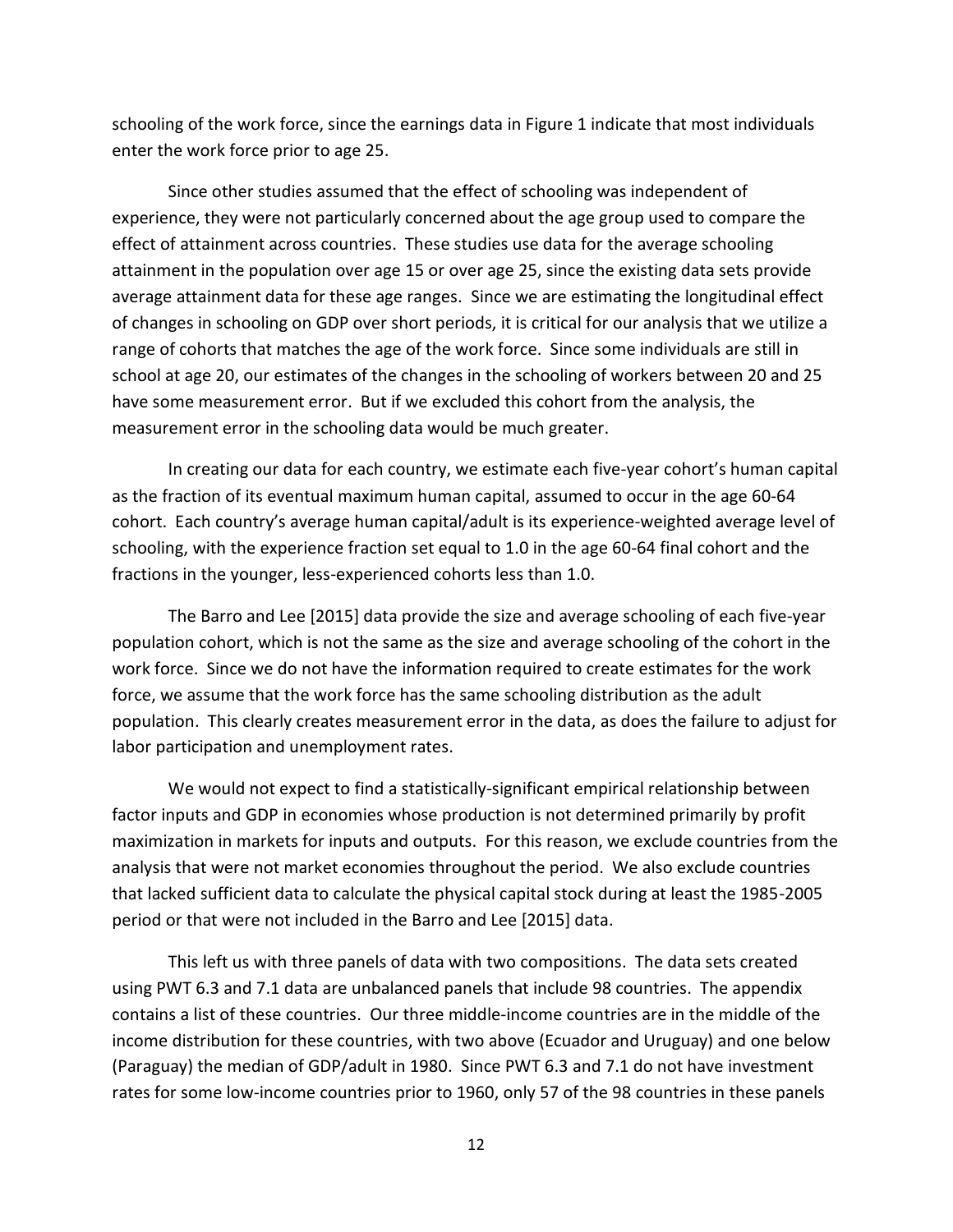have capital stock data in 1975 and only 66 have these data in 1980. The data are complete for 1985-2005. The data set created from PWT 8.1 is a balanced panel of 94 countries for the full period 1975-2005.

Our experience-weighted patterns for the human capital of the work force are taken directly from the workers' earnings pattern in Figure 2. The human capital in each five-year cohort of workers from 20 to 64 in this pattern is 50, 59, 68, 76, 82, 88, 93, 97, and 100 percent of the human capital in the age 60-64 cohort.

Since the experience-weighting adjustment reduces the average years of schooling in the first eight cohorts of the work force, the average values for this measures are lower than a country's average years of schooling attainment. Over the 1980 to 2005 period, the average schooling attainment measure has a mean of 6.79 years, while the experience-weighted measure has a mean of 4.64 years. The lower values of the experience-weighted measure increase the estimated effect of a year of schooling in the regressions that use this measure. In our interpretation of the results using these measures, we adjust the average effect of a year of schooling downward by a factor of 0.68 so that the effect of an additional year of average schooling on GDP is comparable for both measures.

Economic time series typically are non-stationary of degree one. Although the number of time periods in our panel is small, the time series could have unit roots, which could create bias in the estimated coefficients. Since our interest is in examining whether changes in schooling affect GDP over five-year periods, we estimate our model in five-year differences. This differencing has the added benefit that it eliminates any linear trends in the data that could bias the estimated effects of physical capital and schooling. We tested the differenced data using the Im-Pesaran-Shin test and confirmed that for the three variables in the model the null hypothesis that all the data series contain a unit root is rejected at the 1% level.

Our physical capital and schooling variables could be endogenous, so we estimated them first with OLS and then with 2SLS using instruments created from lagged values of the difference in physical capital/adult and the difference in our experience-weighted schooling variable. Our instrument for the change in the physical capital/worker over a five-year period is the change in this variable over the prior five-year period. Conceptually, the growth in GDP during a five-year period is unlikely to cause growth in the physical capital stock during a period five years earlier, so this instrument complies with the exclusion restriction.

Our instrument for the change in experience-weighted schooling is the five-year lag of this variable. This variable is highly correlated with current changes in experience-weighted schooling, but it is a problematic instrument. Since it contains changes in workers' schooling in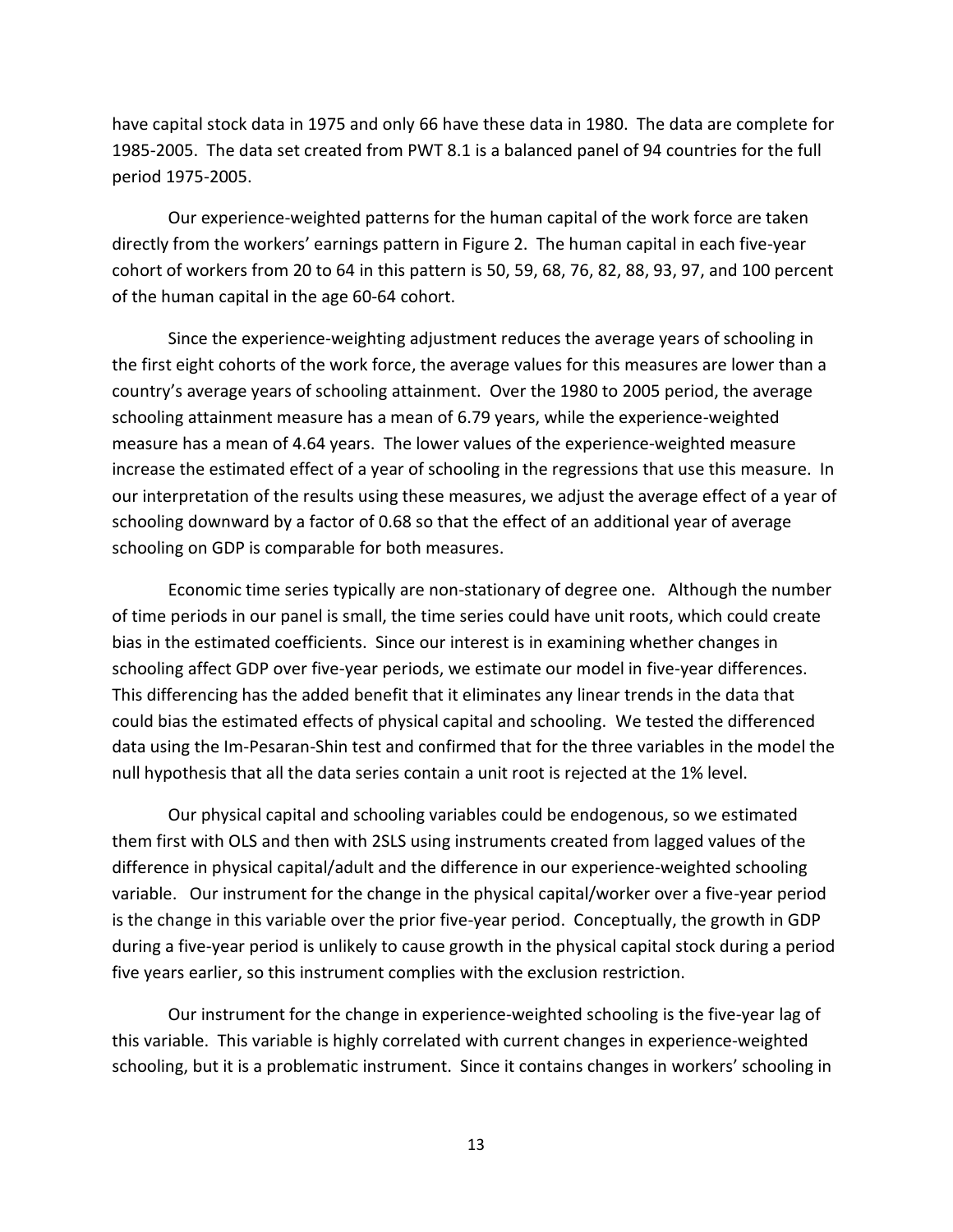cohorts that affect GDP directly, it may not comply with the exclusion restriction. We address this problem in the next section.

### **IV. Results**

Table 2 presents estimates of the model with the PWT 6.3 data. Columns 1-2 present the results with average schooling attainment. Columns 3-6 present the results with the experience-weighted schooling measure. Five-year changes are denoted D, while five -year lags of these variables are denoted L5.D.

| <b>Table 2</b><br>Effect of Changes in Schooling on Changes in GDP with PWT 6.3 Data<br>[Dependent variable is D.log(GDP/adult] |                                                          |         |            |         |         |                   |  |  |
|---------------------------------------------------------------------------------------------------------------------------------|----------------------------------------------------------|---------|------------|---------|---------|-------------------|--|--|
|                                                                                                                                 | $\mathbf{1}$<br>$\overline{2}$<br>3<br>5<br>6<br>4       |         |            |         |         |                   |  |  |
| Technique                                                                                                                       | <b>OLS</b>                                               | 2SLS    | <b>OLS</b> | 2SLS    | 2SLS    | 2SLS              |  |  |
| Instruments                                                                                                                     |                                                          | L5.DKA  |            | L5.DKA  | L5.DKA  | L5.DKA<br>L5.DSch |  |  |
| Observations                                                                                                                    | 515                                                      | 417     | 515        | 417     | 417     | 417               |  |  |
| Variable                                                                                                                        | <b>Schooling</b><br><b>Experience-Weighted Schooling</b> |         |            |         |         |                   |  |  |
| DLog(K/A)                                                                                                                       | $0.48*$                                                  | $0.30*$ | $0.47*$    | $0.28*$ | $0.28*$ | $0.28*$           |  |  |
|                                                                                                                                 | (.06)                                                    | (.08)   | (.04)      | (.09)   | (.09)   | (.09)             |  |  |
| <b>DSchool</b>                                                                                                                  | $.031**$                                                 | .023    | $.062*$    | $.063*$ | $.062*$ | .065              |  |  |
|                                                                                                                                 | (.014)                                                   | (.014)  | (.021)     | (.019)  | (.019)  | (.046)            |  |  |
| L5.DSch                                                                                                                         |                                                          |         |            |         | .002    |                   |  |  |
|                                                                                                                                 |                                                          |         |            |         | (.021)  |                   |  |  |
| Constant                                                                                                                        | .008                                                     | .022    | $-.001$    | .008    | .008    | .007              |  |  |
|                                                                                                                                 | (.011)                                                   | (.012)  | (.011)     | (.012)  | (.014)  | (.021)            |  |  |
| R <sup>2</sup>                                                                                                                  | .26                                                      | .22     | .27        | .22     | .22     | .22               |  |  |
| α                                                                                                                               | .48*                                                     | $.30*$  | $.47*$     | $.28*$  | $.28*$  | $.28*$            |  |  |
| Adj. $\gamma^a$                                                                                                                 | $.03**$                                                  | .02     | $.04*$     | $.04*$  | $.04*$  | .04               |  |  |
| TFP growth                                                                                                                      | .008                                                     | .022    | $-.001$    | .008    | .008    | .007              |  |  |

\*Statistically significant at the 1 percent level.

\*\*Statistically significant at the 5 percent level.

<sup>a</sup>The average value of the experience-weighted measure is 0.68 of average schooling attainment.

Note: Robust standard errors in parentheses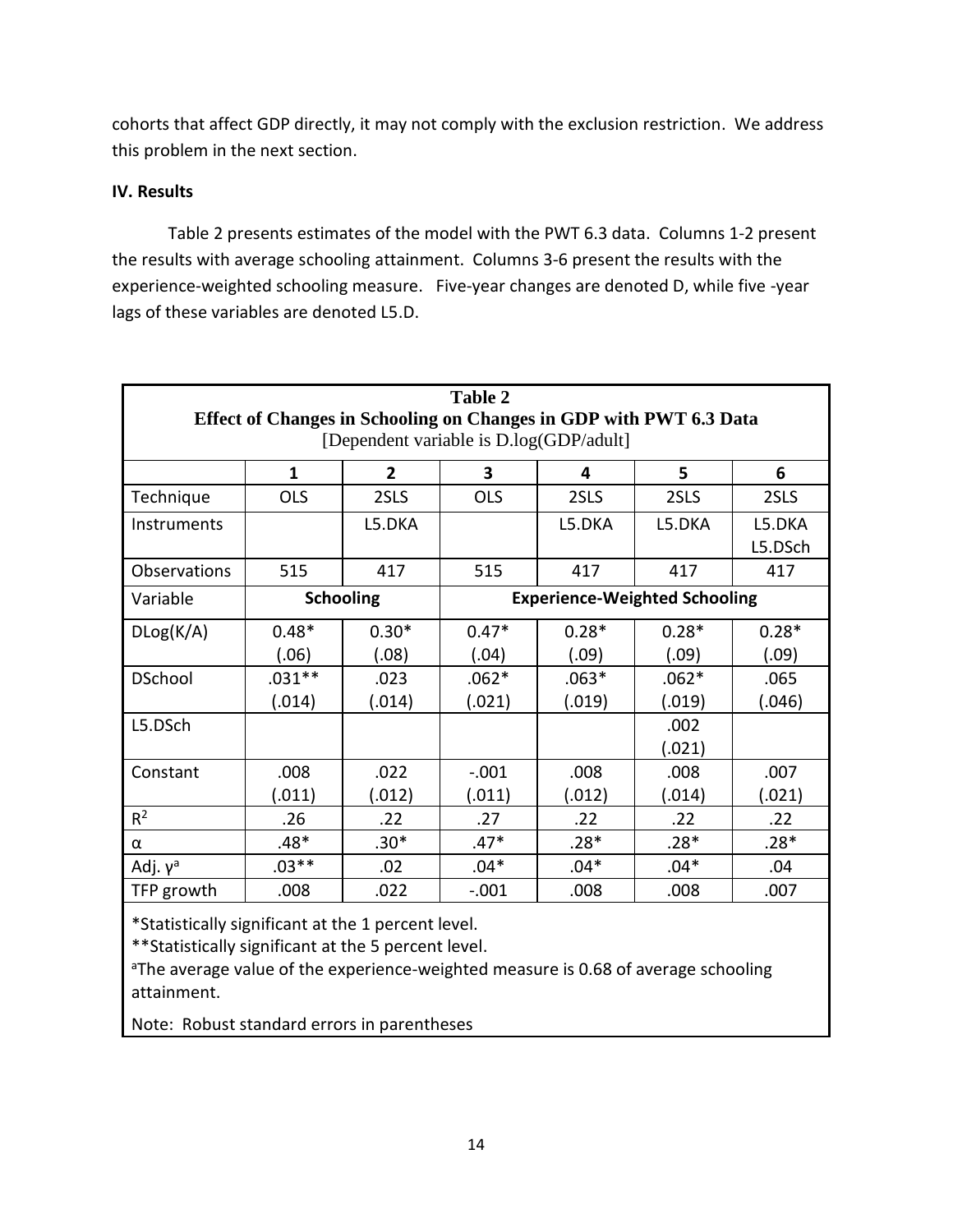In each column we summarize the three key coefficients for each model;  $\alpha$ , the adjusted γ, and the average TFP growth rate. Reasonable results require feasible values for these estimated coefficients. In particular,  $\alpha$  should be about 0.35, and the TFP growth rate should be positive. Breton [2013b] estimates that annual TFP growth was in the range of .003 to .005 over the 1910-2000 period. Since micro earnings studies show that each year of schooling raises workers' earnings about 7% in high-income countries and 11% in low-income countries, and workers' earnings are about 65% of GDP, we expect adjusted  $\gamma$  to be in the 5-7% range if schooling has no external effects.

Column 1 shows the OLS results with the standard schooling measure. The value of  $\alpha$  is clearly too high in these results, while the value of adjusted  $\gamma$  is low (.03). Since investment in physical capital affects the stock so quickly, it is likely that changes in the physical capital stock are endogenous with changes in GDP over five-year periods.

Column 2 shows 2SLS results with Dlog(K/A), instrumented with a five-year lag of this variable (L5.DKA). In these results the value of  $\alpha$  is reasonable (0.30), while the value of γ declines and loses statistical significance. The Durbin and Wu-Hausman tests for this model clearly reject the null that DKA is exogenous. The empirical results showing no statisticallysignificant effects from increases in schooling are consistent with the results in the literature.

Columns 3 and 4 present the results for the same two regressions using the experienceweighted schooling variable. As mentioned earlier, when the model is estimated with experience-weighted schooling, the estimate of  $\gamma$  must be adjusted to account for the lower average value of this measure compared to average schooling attainment.

The effect of changes in physical capital is similar in these regressions, but the adjusted effect of changes in schooling (D.School) is larger (.04) and statistically significant at the 1% level in both the OLS and 2SLS results. The 2SLS model provides acceptable values of α (.28) and the TFP growth rate (.008). The adjusted effect of additional schooling is somewhat smaller than its average effect on workers' earnings across countries (.065), but the effect on GDP is similar to its effect on workers' personal income, both in magnitude and in its lagged pattern.

The experience-weighted D.School variable is unlikely to be endogenous, since it is created from increases in average adult schooling attainment during the prior 45 years, the investment to school these adults occurred even earlier, and the weights are largest on the oldest cohorts. Nevertheless, Bils and Klenow [2000] argued that prior schooling could be endogenous in an income model if investments were made in anticipation of future increases in income.

Bils and Klenow employed their reverse causality argument to explain why crosssectional estimates of the effect of additional schooling on GDP are *larger* than the effects on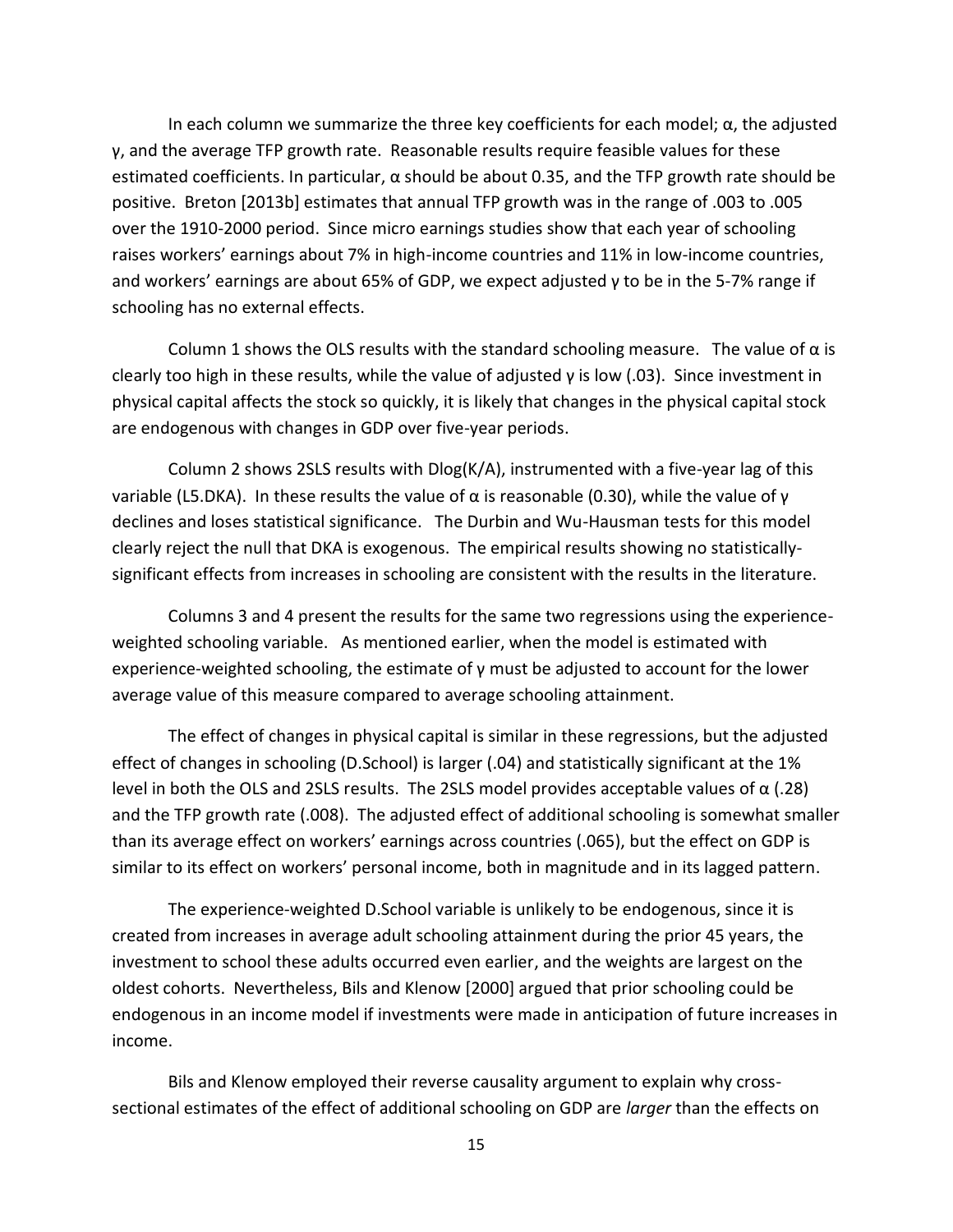workers' earnings. In our case their argument does not apply, since our estimates of the effect of additional schooling on GDP are *smaller* than the effect on workers' earnings. In the context of five-year changes in GDP, we think the possibility that experience-weighted schooling is endogenous is extremely unlikely, but we have attempted to test for this possibility.

In theory if the change in human capital is estimated correctly in our experienceweighted schooling variable, then including lagged values of this variable in the model would not have any additional effect on GDP and when used as instruments, these lagged values would comply with the exclusion restriction. We can test whether a five-year lag of this variable affects GDP by including this variable in an OLS estimate of the model.

Column 5 shows the results. The coefficient on the five-year lag of the experienceweighted schooling variable is very small and not statistically significant at all. In addition, the estimates of the other coefficients are virtually unaffected, as is the  $R^2$ .

Column 6 shows the 2SLS model using this lagged variable (L5.DSch) and L5.DKA as instruments. The estimated coefficient on the experience-weighted schooling variable is not statistically significant, but its magnitude is similar to the estimate with the un-instrumented variable. Durbin and Wu-Hausman tests of the endogeneity of the D.School variable provide strong evidence that the experience-weighted schooling variable is exogenous. The schooling instrument is strong with an F value of 52.

We interpret these tests and the consistent estimate of the effect of experienceweighted schooling on GDP (.04 after adjustment) to provide strong evidence that experienceweighted schooling is exogenous, that increased schooling attainment does raise GDP, but that half of the effect is lagged. In addition, the similarity of the coefficients on D.School in the OLS and 2SLS estimates provide no evidence that the OLS estimates suffer from attenuation bias due to random measurement error. The results provide evidence that on average over 40 years an additional year of schooling (in cohort 20-24) raises GDP by about 4%, while the weights on the cohorts indicate that the effect is 3% in the first five years, rising to 6% over the following 40 years.

#### 4.1 Results with Other Data Sets

Table 3 presents the results for the same models in columns 1-6 using the PWT 7.1 data. The results and the statistical tests have similar patterns. The effect of a year of average schooling attainment when D.log(K/A) is instrumented is small and statistically insignificant. The effect of a year of experience-weighted schooling is larger and statistically significant at the 1% level. In these results the 2SLS estimate of the effect of an additional year of schooling on GDP/adult is 5% when physical capital/adult is instrumented.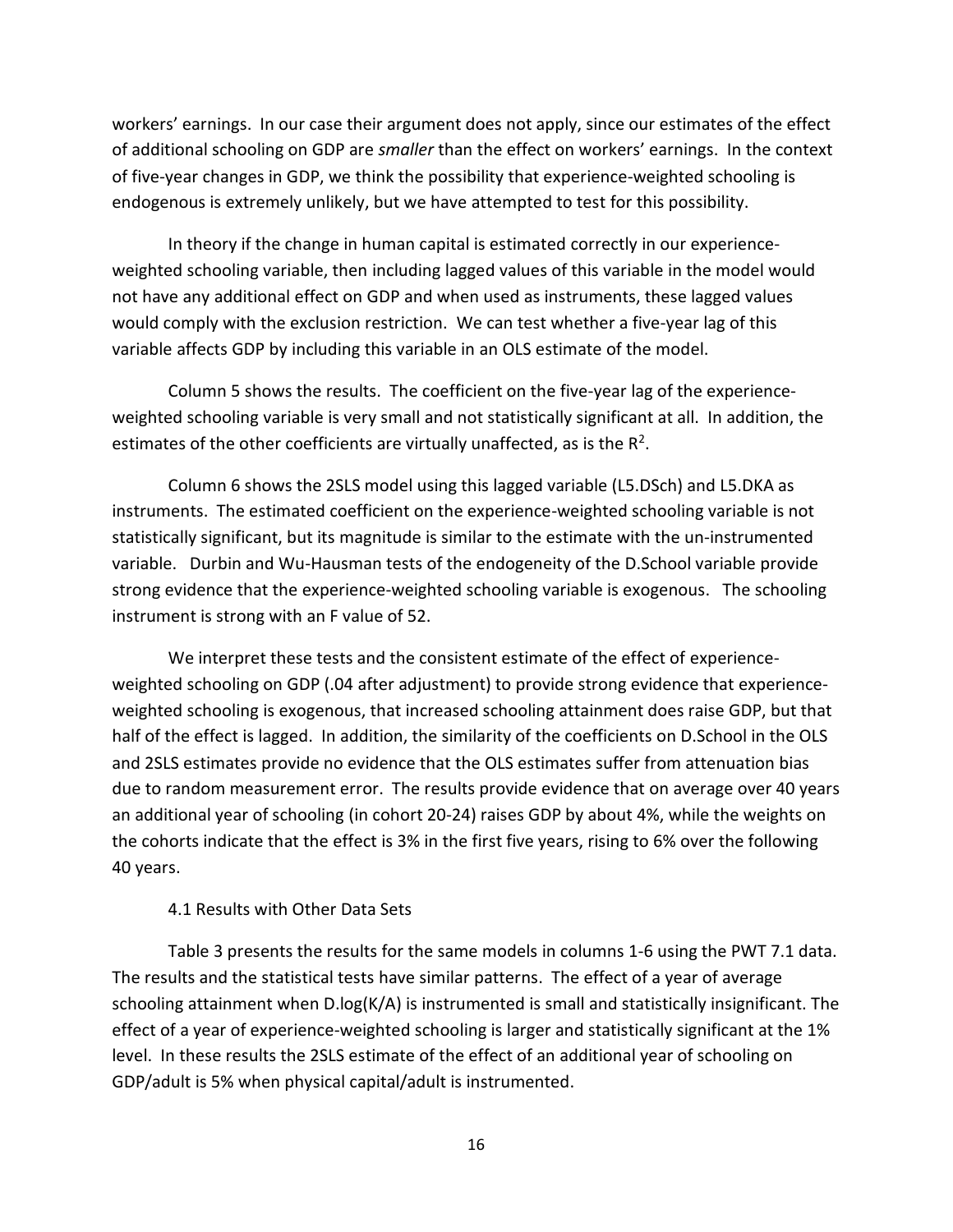The adjusted effect of an additional year of schooling rises to 6% when the experienceweighted schooling variable is instrumented with a five-year lag of this variable, but this effect is not statistically significant at the 5% level. The endogeneity tests provide results that are similar to the PWT 6.3 results, and the F tests indicate the instruments are strong.

The similarity of the estimated effect of experience-weighted schooling with the PWT 6.3 and 7.1 data sets is reassuring. Nevertheless, the overall empirical results with the PWT 7.1 data are less satisfactory, since the explained variation in the growth rates ( $R<sup>2</sup>$ ) in all the models is considerably lower, and the estimated effect of physical capital ( $\alpha$  = 0.23) is far below its expected value. These less satisfactory estimates of the augmented Solow model are consistent with the analyses cited earlier that identify problems with the PWT 7.1 data.

| Table 3<br>Effect of Changes in Schooling on Changes in GDP with PWT 7.1 Data<br>[Dependent variable is D.log(GDP/adult] |                                                          |         |            |         |         |                   |  |  |
|--------------------------------------------------------------------------------------------------------------------------|----------------------------------------------------------|---------|------------|---------|---------|-------------------|--|--|
|                                                                                                                          | $\mathbf{1}$                                             | 6       |            |         |         |                   |  |  |
| Technique                                                                                                                | <b>OLS</b>                                               | 2SLS    | <b>OLS</b> | 2SLS    | 2SLS    | 2SLS              |  |  |
| Instruments                                                                                                              |                                                          | L5.DKA  |            | L5.DKA  | L5.DKA  | L5.DKA<br>L5.DSch |  |  |
| <b>Observations</b>                                                                                                      | 515                                                      | 417     | 515        | 417     | 417     | 417               |  |  |
| Variable                                                                                                                 | <b>Schooling</b><br><b>Experience-Weighted Schooling</b> |         |            |         |         |                   |  |  |
| DLog(K/A)                                                                                                                | $0.44*$                                                  | $0.26*$ | $0.43*$    | $0.24*$ | $0.23*$ | $0.23*$           |  |  |
|                                                                                                                          | (.04)                                                    | (.07)   | (.04)      | (.08)   | (.08)   | (.08)             |  |  |
| <b>DSchool</b>                                                                                                           | .025                                                     | .025    | $.057*$    | $.066*$ | $.063*$ | .080              |  |  |
|                                                                                                                          | (.013)                                                   | (.013)  | (.017)     | (.018)  | (.018)  | (.048)            |  |  |
| L5.DSch                                                                                                                  |                                                          |         |            |         | .008    |                   |  |  |
|                                                                                                                          |                                                          |         |            |         | (.022)  |                   |  |  |
| Constant                                                                                                                 | .012                                                     | .023    | .002       | .008    | .006    | .003              |  |  |
|                                                                                                                          | (.010)                                                   | (.010)  | (.010)     | (.010)  | (.013)  | (.021)            |  |  |
| R <sup>2</sup>                                                                                                           | .23                                                      | .18     | .24        | .18     | .18     | .18               |  |  |
| α                                                                                                                        | $.44*$                                                   | $.26*$  | $.43*$     | $.24*$  | $.23*$  | $.23*$            |  |  |
| Adj. $v^a$                                                                                                               | .03                                                      | .02     | $.04*$     | $.05*$  | $.05*$  | .06               |  |  |
| TFP growth                                                                                                               | .012                                                     | .023    | .002       | .008    | .006    | .003              |  |  |

\*Statistically significant at the 1 percent level.

\*\*Statistically significant at the 5 percent level.

<sup>a</sup>The average value of the experience-weighted measure is 0.68 of average schooling attainment.

Note: Robust standard errors in parentheses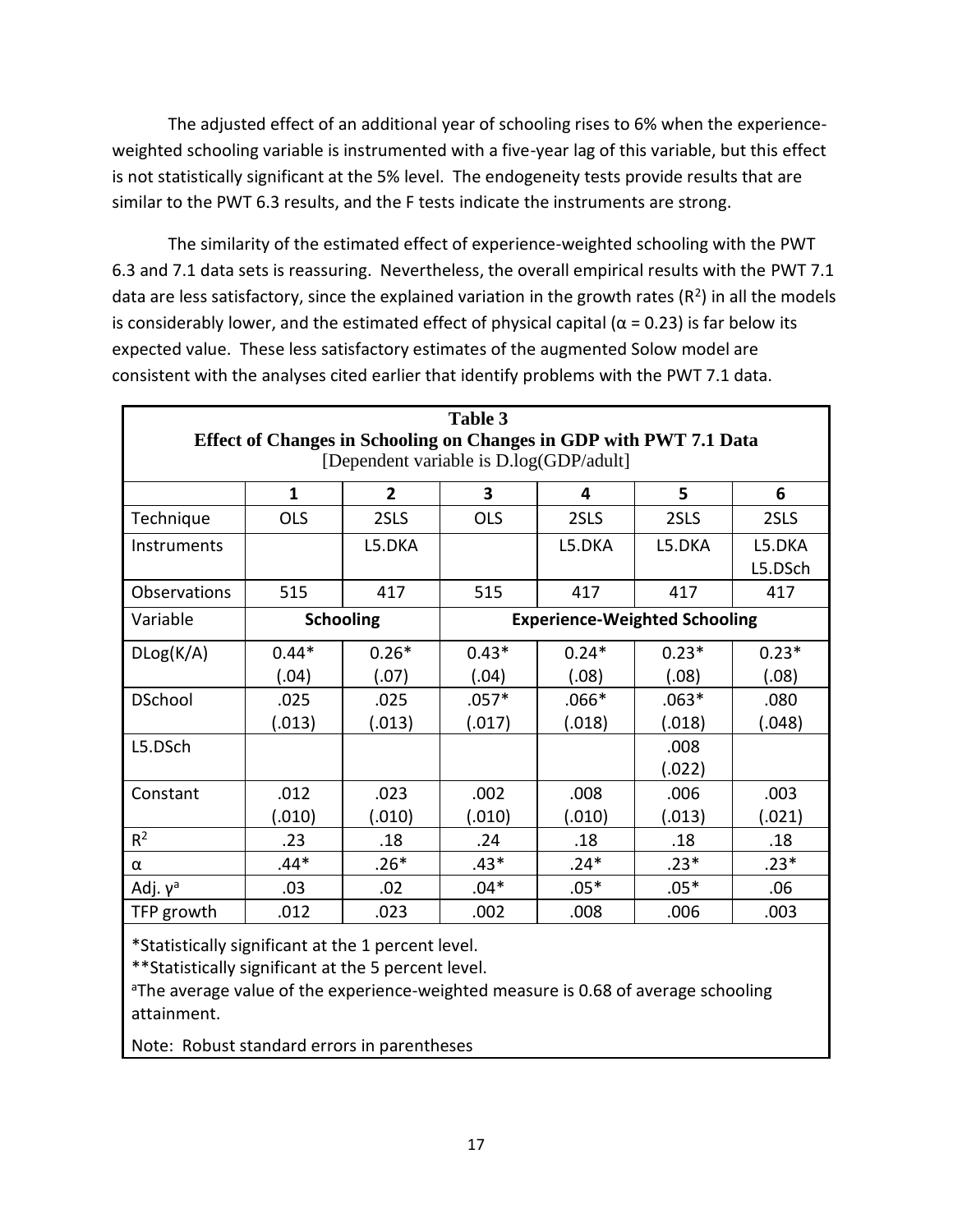Table 4 presents the analogous results for the same models using the PWT 8.1 data. The estimates with the PWT 8.1 data have patterns that are similar to the results with the other data sets, but different in several important respects. First, the explained variation in the growth rates ( $R^2$ ) is much higher than in either of the other two data sets. Second, the effect of changes in physical capital on growth is larger. Third, with these data the effect of changes in average schooling attainment (column 2) is positive and statistically significant at the 5% level. An additional year of schooling raises GDP by 2% over each five-year period.

| <b>Table 4</b><br>Effect of Changes in Schooling on Changes in GDP with PWT 8.1 Data |                                                          |                                         |            |         |         |                   |  |  |
|--------------------------------------------------------------------------------------|----------------------------------------------------------|-----------------------------------------|------------|---------|---------|-------------------|--|--|
|                                                                                      |                                                          | [Dependent variable is D.log(GDP/adult] |            |         |         |                   |  |  |
|                                                                                      | $\overline{2}$<br>3<br>$\mathbf{1}$<br>5<br>4            |                                         |            |         |         |                   |  |  |
| Technique                                                                            | <b>OLS</b>                                               | 2SLS                                    | <b>OLS</b> | 2SLS    | 2SLS    | 2SLS              |  |  |
| Instruments                                                                          |                                                          | L5.DKA                                  |            | L5.DKA  | L5.DKA  | L5.DKA<br>L5.DSch |  |  |
| Observations                                                                         | 564                                                      | 564                                     | 564        | 564     | 564     | 564               |  |  |
| Variable                                                                             | <b>Experience-Weighted Schooling</b><br><b>Schooling</b> |                                         |            |         |         |                   |  |  |
| DLog(K/A)                                                                            | $0.58*$                                                  | $0.32*$                                 | $0.57*$    | $0.31*$ | $0.31*$ | $0.32*$           |  |  |
|                                                                                      | (.04)                                                    | (.06)                                   | (.04)      | (.07)   | (.07)   | (.07)             |  |  |
| <b>DSchool</b>                                                                       | .012                                                     | $.024**$                                | $.032**$   | $.057*$ | $.061*$ | .044              |  |  |
|                                                                                      | (.012)                                                   | (.012)                                  | (.016)     | (.018)  | (.018)  | (.035)            |  |  |
| L5.DSch                                                                              |                                                          |                                         |            |         | $-.009$ |                   |  |  |
|                                                                                      |                                                          |                                         |            |         | (.019)  |                   |  |  |
| Constant                                                                             | .005                                                     | $.018**$                                | $-.001$    | .008    | .010    | .013              |  |  |
|                                                                                      | (.009)                                                   | (.009)                                  | (.009)     | (.009)  | (.010)  | (.015)            |  |  |
| R <sup>2</sup>                                                                       | .34                                                      | .28                                     | .35        | .28     | .28     | .28               |  |  |
| α                                                                                    | $.58*$                                                   | $.32*$                                  | $.57*$     | $.31*$  | $.31*$  | $.32*$            |  |  |
| Adj. $v^a$                                                                           | .01                                                      | $.02**$                                 | $.02**$    | $.04*$  | $.04*$  | .03               |  |  |
| TFP growth                                                                           | .005                                                     | .018                                    | $-.001$    | .008    | .010    | .013              |  |  |

\*Statistically significant at the 1 percent level.

\*\*Statistically significant at the 5 percent level.

<sup>a</sup>The average value of the experience-weighted measure is 0.68 of average schooling attainment.

Note: Robust standard errors in parentheses

When we replace average schooling attainment with experience-weighted schooling, the (average) effect of an additional year of schooling doubles to 4% and this estimate is significant at the 1% level. The post-estimation tests confirm the earlier results with the PWT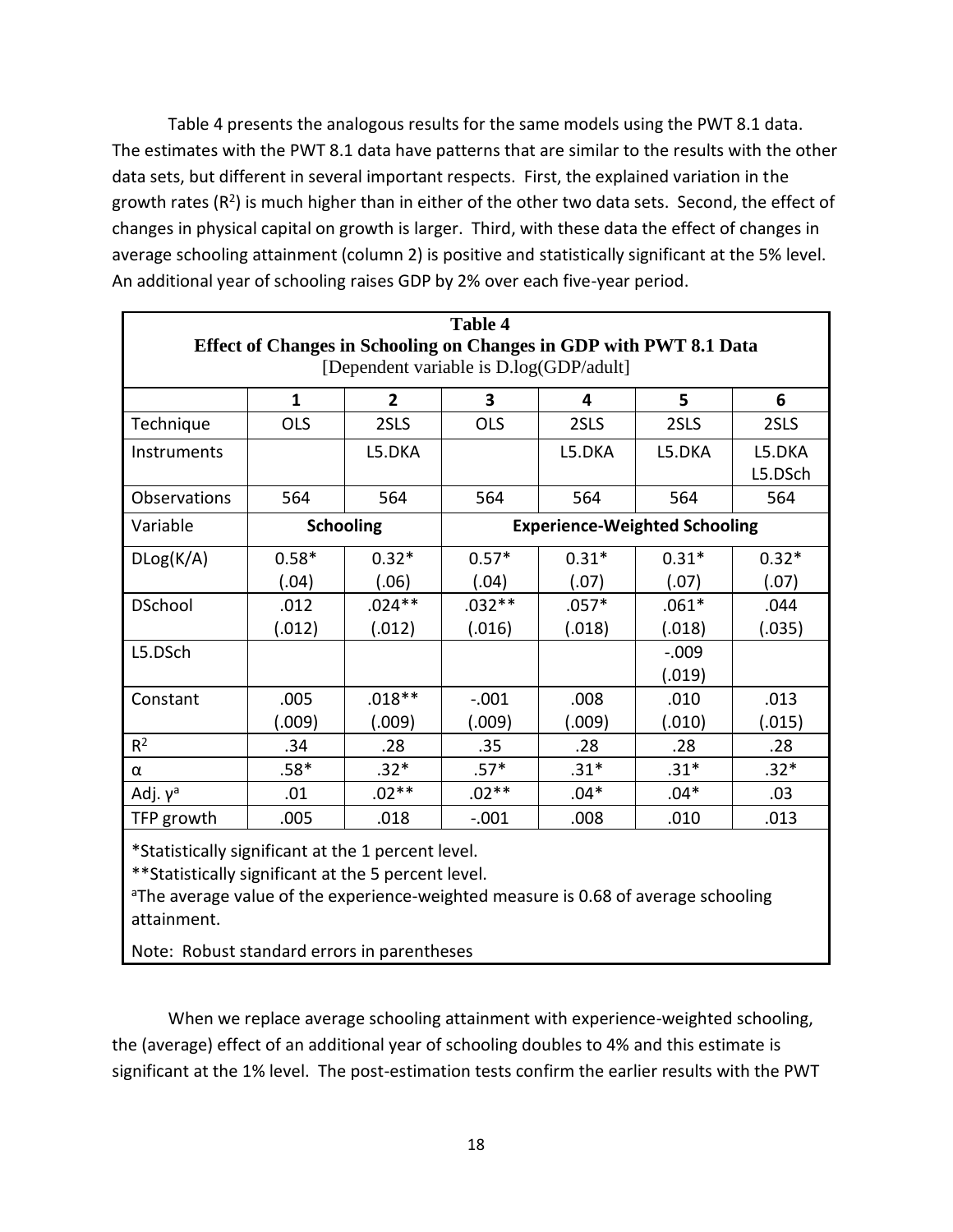6.3 data set. The DKA variable is endogenous, the experience-weighted schooling variable is exogenous, and the instruments are strong.

Overall with these three PWT data sets, the effect of an additional year of experienceweighted schooling is 4-5% on average, with effects that range from 3% during the initial fiveyear period to 6-7% after 40 years. These effects are consistently significant at the 1% level. The other estimated parameters are acceptable, except in PWT 7.1 where the effect of physical capital  $(\alpha)$  is consistently too low.

These estimates of the average effect of an additional year of schooling are lower than the expected value of 6.5%. The TFP growth rates are relatively high in all the regression results, suggesting that the effect of schooling is underestimated. In a sensitivity analysis (not shown), we found that productivity patterns that are lower initially (below 50% in the 20-24 age cohort) and rise more slowly provide larger estimates of the average effect of additional schooling on GDP growth. These estimates are closer to 6.5% and still yield a positive TFP growth rate. We have not shown these results because they do not have a micro foundation related to workers' earnings and could be spurious.

#### 4.2 Results for Subsets of the Data

Table 5 examines whether there are non-linearities in the effect of schooling on GDP as a function of the level of GDP/worker. All of the models are estimated with 2SLS with an instrument only for the D.log(K/A) variable.

The first column shows the 2SLS results for the full PWT 6.3 data sample from Table 2 for comparison purposes. Columns 2 and 3 show the results for two subsamples of these data for the low-income and high-income countries, separated at \$13,581/adult (2005 USD). When the data set is divided, the samples are smaller and the variables have less variation. As a result, the effect of physical capital is lower and less statistically significant in both subsamples. In the low-income countries, the adjusted effect of schooling is similar to the effect in the full sample but not statistically significant. In the higher-income countries, the effect of schooling is smaller than in the full sample (.03) but not statistically significant.

Columns 4 and 5 show the results for the subsamples using the PWT 7.1 data. The empirical results are similar to the results with the PWT 6.3 data, but the effect of physical capital is lower and the effect of experience-weighted schooling is higher and statistically significant at the 5% level.

Columns 6 and 7 show the results for the two income groups using the PWT 8.1 data. As with the full data set, these PWT 8.1 subsamples are larger than the subsamples using the PWT 6.3 and 7.1 data. The effect of physical capital is larger and statistically significant in both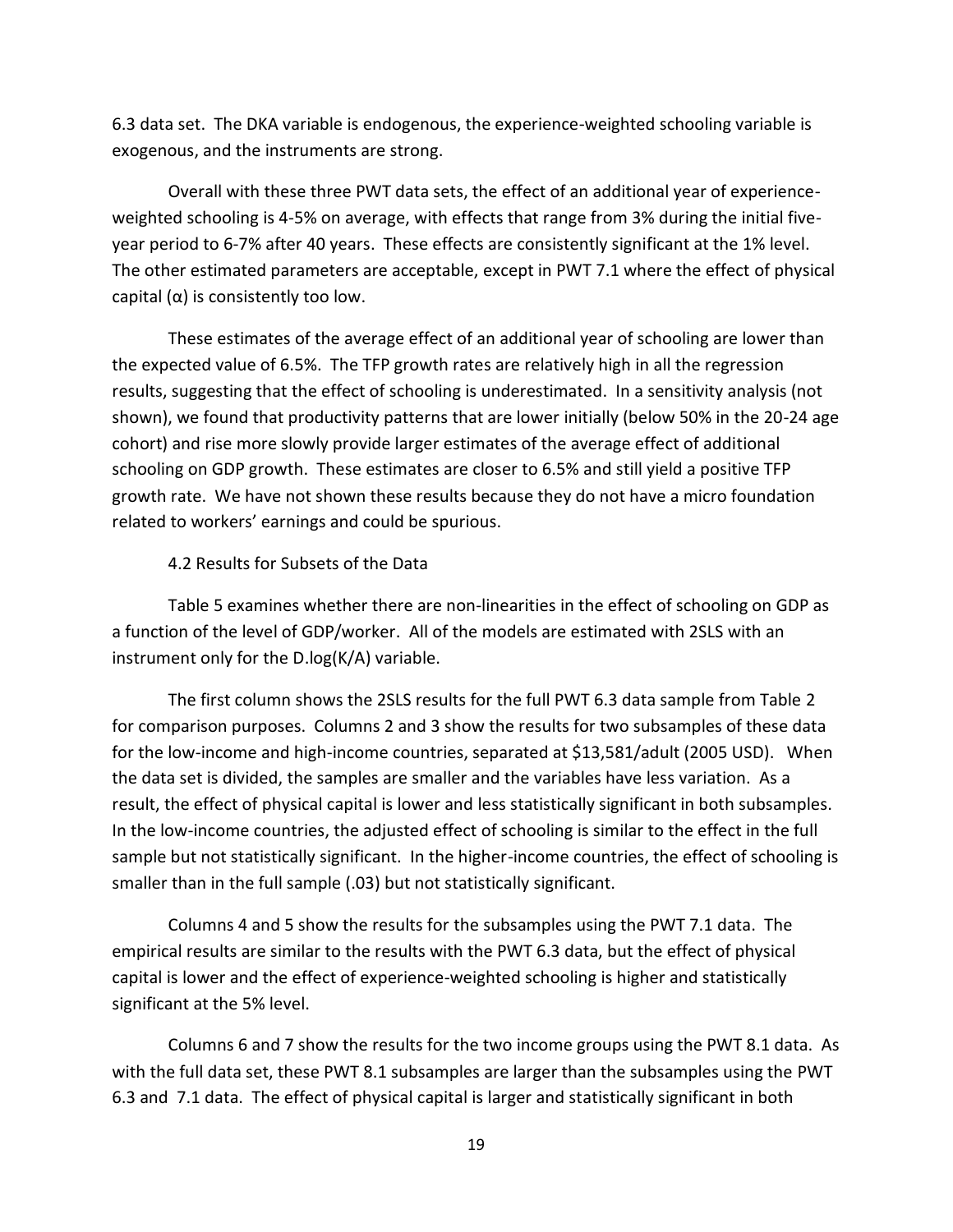subsamples. The effect of a year of experience-weighted schooling is larger (5%) and significant at the 5% level in the low-income group and smaller (only 2%) and not significant in the highincome group. For all the data sets the lower effect of additional schooling in the higherincome countries is consistent with the smaller relative effect of an additional year of schooling on workers' earnings in these countries (7% vs. 11%).

| Table 5                                                                  |              |                                                             |         |          |          |          |          |  |  |  |
|--------------------------------------------------------------------------|--------------|-------------------------------------------------------------|---------|----------|----------|----------|----------|--|--|--|
| Effect of Schooling on GDP in Countries at Different Levels of GDP/Adult |              |                                                             |         |          |          |          |          |  |  |  |
| [Dependent variable is D.log(GDP/adult]                                  |              |                                                             |         |          |          |          |          |  |  |  |
|                                                                          | $\mathbf{1}$ | 3<br>7<br>$\mathbf{2}$<br>5<br>6<br>$\overline{\mathbf{4}}$ |         |          |          |          |          |  |  |  |
| <b>PWT</b> series                                                        | 6.3          | 6.3                                                         | 6.3     | 7.1      | 7.1      | 8.1      | 8.1      |  |  |  |
| Observations                                                             | 417          | 209                                                         | 208     | 209      | 208      | 300      | 264      |  |  |  |
| Technique                                                                | 2SLS         | 2SLS                                                        | 2SLS    | 2SLS     | 2SLS     | 2SLS     | 2SLS     |  |  |  |
| Instrument                                                               | L5.DKA       | L5.DKA                                                      | L5.DKA  | L5.DKA   | L5.DKA   | L5.DKA   | L5.DKA   |  |  |  |
| Sample                                                                   | All          | Lo Inc                                                      | Hi Inc  | Lo Inc   | Hi Inc   | Lo Inc   | Hi Inc   |  |  |  |
| D.Log(K/A)                                                               | $0.28*$      | 0.23                                                        | 0.24    | 0.19     | 0.20     | $0.30*$  | $0.23**$ |  |  |  |
|                                                                          | (.09)        | (.12)                                                       | (.12)   | (.11)    | (.12)    | (.09)    | (.12)    |  |  |  |
| D.School                                                                 | $.063*$      | .066                                                        | .039    | $.080**$ | $.040**$ | $.074**$ | .032     |  |  |  |
|                                                                          | (.019)       | (.038)                                                      | (.021)  | (.034)   | (.020)   | (.033)   | (.019)   |  |  |  |
| Constant                                                                 | .008         | $-0.014$                                                    | $.044*$ | $-0.015$ | $.043*$  | $-.010$  | $.044*$  |  |  |  |
|                                                                          | (.012)       | (.020)                                                      | (.013)  | (.017)   | (.013)   | (.015)   | (.013)   |  |  |  |
| $R^2$                                                                    | .22          | .16                                                         | .19     | .14      | .16      | .27      | .20      |  |  |  |
| $\alpha$                                                                 | $.28*$       | .23                                                         | .24     | .19      | .20      | $.30*$   | .23      |  |  |  |
| Adj. $\gamma^a$                                                          | $.04*$       | .05                                                         | .03     | $.06**$  | $.03**$  | $.05**$  | .02      |  |  |  |
| TFP growth                                                               | .008         | $-0.015$                                                    | $.044*$ | $-0.015$ | $.043*$  | $-.010$  | .044     |  |  |  |
| *Statistically significant at the 1 percent level.                       |              |                                                             |         |          |          |          |          |  |  |  |
| **Statistically significant at the 5 percent level.                      |              |                                                             |         |          |          |          |          |  |  |  |

<sup>a</sup>The average value of the experience-weighted measure is 0.68 of average schooling attainment.

Note: Robust standard errors in parentheses

The other result in these analyses is that TFP growth is much higher in the high-income group than in the low-income group. The TFP growth rate is over 4%/year in the high-income countries, while an additional year of schooling increases GDP by only 2-3%. In these countries the additional schooling is at the post-secondary level. We suspect that the composition of this schooling may be important for explaining growth. Since this information is not in the model, its effect appears in the residual TFP growth rate, along with all other unexplained causes of growth.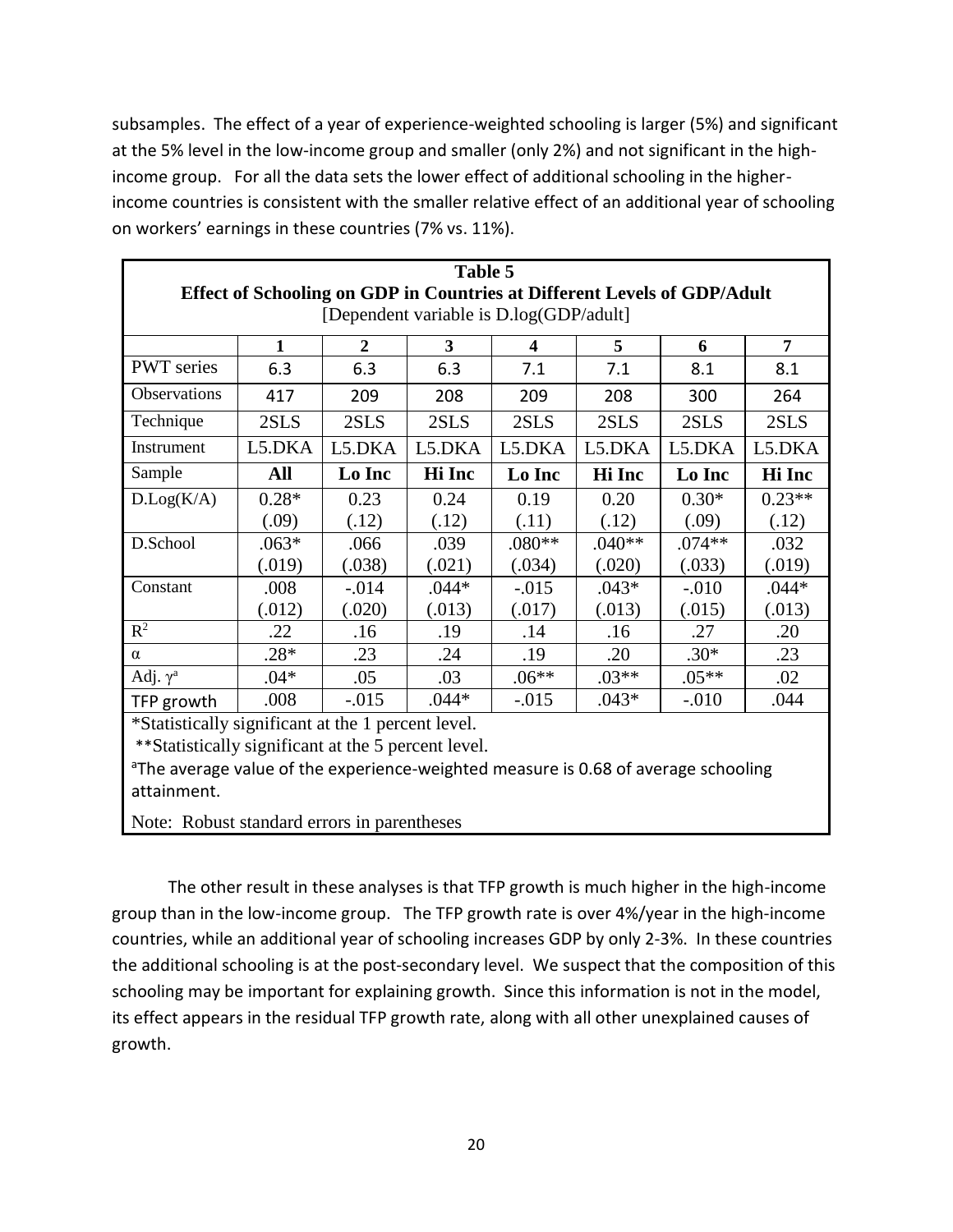In the low-income countries, the issue is how to explain the negative TFP growth rate. One interpretation is that even though additional schooling raised growth rates, the low average level of schooling (or other characteristics) in these countries prevented them from taking complete advantage of the skill-based productivity improvements occurring in the highincome countries.

The effects of an additional year of schooling on GDP in these various estimates are somewhat lower than the effects reported in workers' earnings studies. There are numerous potential explanations for this difference. One possibility is that since the estimates in workers' earnings studies are cross-sectional, our lower effects could be due to changes in the crosssectional earnings patterns over time.

Another possibility is that measurement error in the schooling data is causing attenuation bias in our estimates of the effect of increased schooling. This does not seem likely, however, since the estimates of the effects of the instrumented D.School variable using the full data sets are similar to the un-instrumented effects.

Another possibility is that the PWT economic data have measurement error due to the adjustments made to equalize purchasing power (PP) across countries. If the adjusted levels of GDP or physical capital are mis-estimated in a non-random manner, the estimated effects of changes in physical capital and/or schooling on GDP would be biased in our regressions. The very different estimates of the effect of physical capital in the different PWT data sets strongly indicate that errors in the PP-adjustment process are affecting the results.

Another likely possibility is that the relationship between schooling and workers' earnings in Figure 2 is not an accurate representation of this relationship in the 98 countries in over the growth period. Even in the three countries used to estimate the relationship, the data only include the workers in the formal labor market, so it may not be an accurate representation of the productivity pattern in the full work force.

#### **V. Comparison with Cross-Sectional Estimates**

Earlier we observed that cross-sectional estimates of the relationship between schooling and GDP in the literature are larger than the estimates of the effect of additional schooling on workers' personal earnings. These cross-sectional estimates often are not comparable because their magnitude is affected by the form of the growth model and the particular human capital data used in the estimation.

Reduced forms of the production function and models that do not include physical capital provide larger estimates of the effect of schooling on GDP. The estimates from these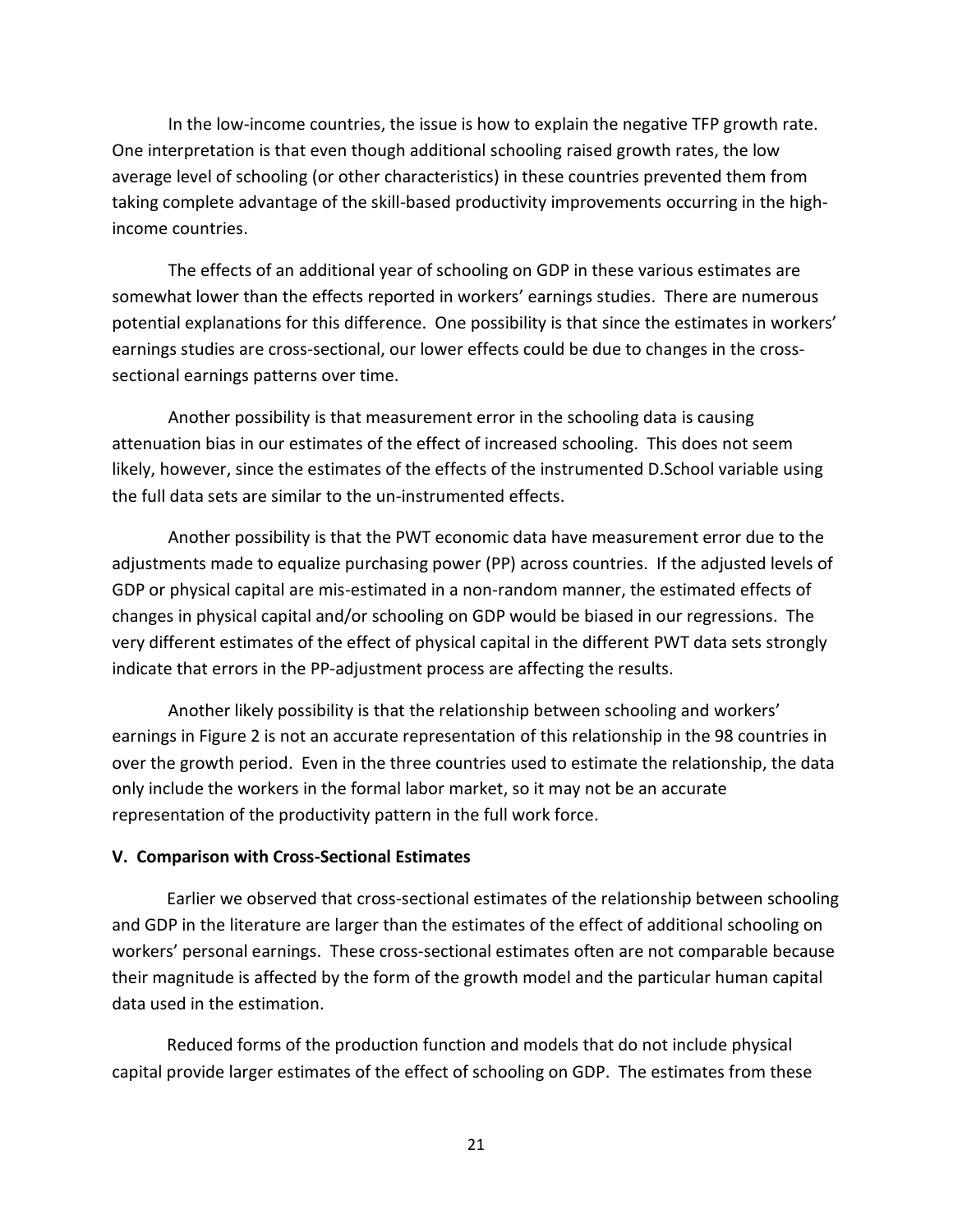models must be adjusted to compare them to the effect of schooling in the standard production function.

The estimated production functions in the literature using schooling attainment data are typically in two forms, the standard form shown in (5) and a reduced form that is a function of the capital/output ratio:

6) Log(Y/L) = C + (1- $\alpha$ -β)g/(1- $\alpha$ ) t +  $\alpha$ /(1- $\alpha$ ) log(K/Y) +  $\gamma$ /(1- $\alpha$ ) schooling

In this model the coefficient on schooling is  $\gamma/1-\alpha$ , so estimates of the effect of schooling using this function must be reduced by the factor 1-α to compare them to the estimated coefficient in the standard function.

Some analyses omit the physical capital variable altogether. These models are misspecified unless they have explanatory variables that substitute for physical capital. The estimated coefficient on schooling in these models is biased upward quite substantially because schooling is highly correlated with the missing physical capital variable. In these models a rough estimate of the coefficient on schooling is 2γ. Mankiw, Romer, and Weil [1992]] showed that when one type of capital is excluded from the production function in a cross-sectional analysis, the estimated coefficient on the remaining capital variable approximately doubles.

Breton [2013a and 2015] used financial measures of human capital stocks and flows to estimate the production function. These measures correspond to the standard production function in (2) or to a dynamic version of this model. These models produce an estimate of β that must be converted to a comparable estimate of the effect of average schooling attainment.

Table 6 presents the estimated coefficients on schooling in five recent cross-sectional estimates of the effect of increased schooling on GDP.<sup>7</sup> The period and form of the model used for these estimates varies, but all of the estimates are cross-sectional or panel estimates that include the cross-country relationship. All of these estimates implicitly estimate the long-run effect of schooling, but they differ in whether they control for endogeneity and for the effect of institutions. Studies in differences implicitly control for the relatively constant effect of institutions on growth, while studies using instruments and 2SLS control for the potential endogeneity of schooling in the growth or income model.

 $\overline{a}$ 

<sup>&</sup>lt;sup>7</sup> Sunde and Vischer [2015] obtain slightly higher estimated values of y, but their results are not comparable to the others because they include additional variables in their growth model.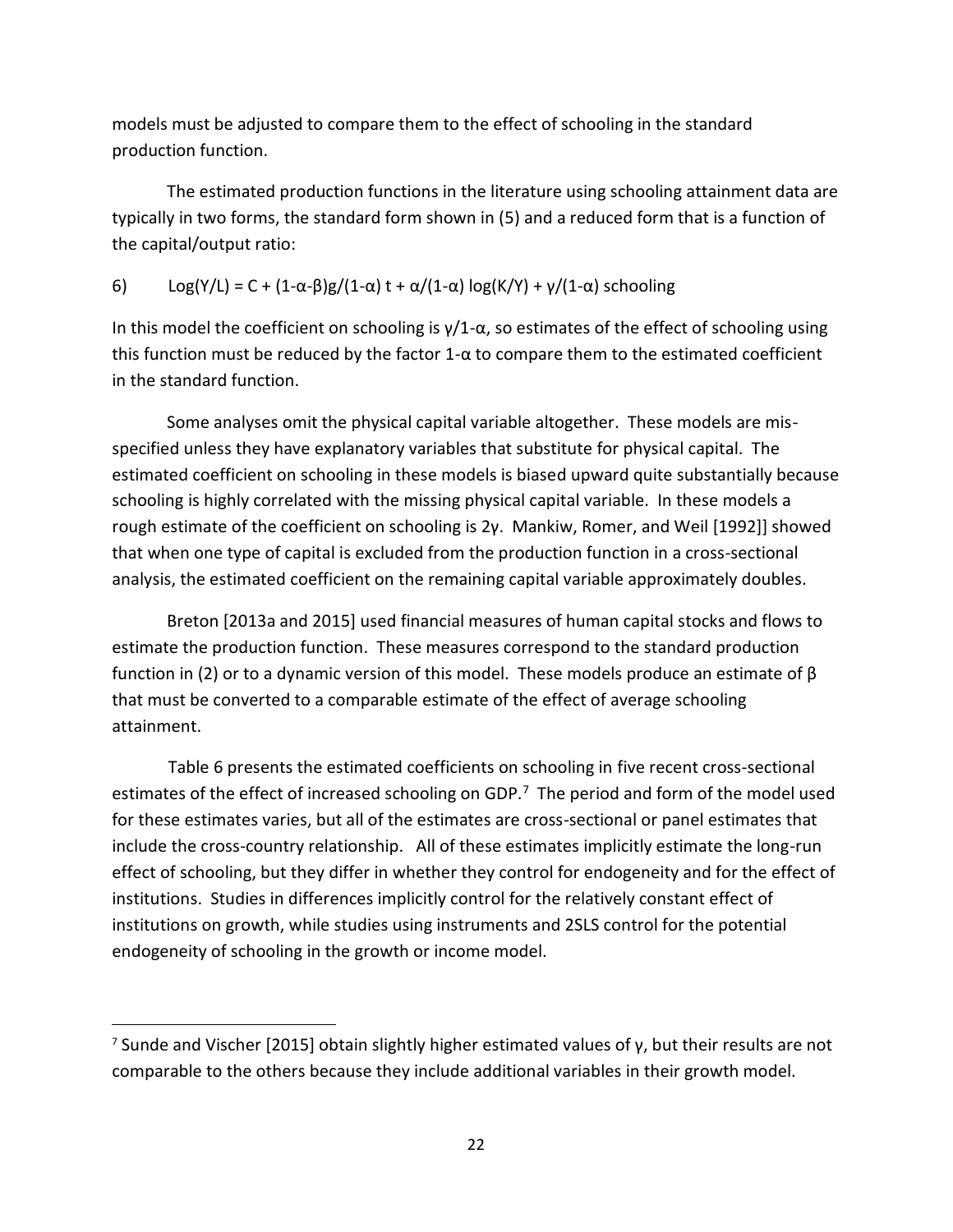| Table 6                                                                                |               |                   |                                                |                     |           |             |  |  |
|----------------------------------------------------------------------------------------|---------------|-------------------|------------------------------------------------|---------------------|-----------|-------------|--|--|
| <b>Estimated Coefficients on Schooling in Cross-Sectional Income Models</b>            |               |                   |                                                |                     |           |             |  |  |
| <b>Study</b>                                                                           | <b>Period</b> | <b>Method</b>     | <b>Implied</b><br><b>Coefficient Estimated</b> |                     |           |             |  |  |
|                                                                                        |               |                   | β                                              | $\gamma/(1-\alpha)$ | $2\gamma$ | $\mathbf v$ |  |  |
| Gennaioli, et. al, 2013                                                                | 2005          | <b>OLS</b>        |                                                |                     | $.24*$    | .12         |  |  |
| Cohen & Soto, 2007                                                                     | 1960-90       | $\triangle$ /2SLS |                                                | .13                 |           | .08         |  |  |
| Breton, 2013a                                                                          | 1990          | 2SLS              | .36                                            |                     |           | .12         |  |  |
| Breton, 2013b                                                                          | 2000          | 2SLS              |                                                | .16                 |           | .10         |  |  |
| 1985-2005<br>Breton, 2015<br><b>OLS</b><br>.28<br>.09                                  |               |                   |                                                |                     |           |             |  |  |
| *Reduced from 0.28 to account for their lower measure of average schooling attainment. |               |                   |                                                |                     |           |             |  |  |

Gennaioli, et. al. [2013] found that each additional year of schooling is associated with a 28% increase in regional income. Their estimate is not comparable to the other estimates because their measure of average schooling attainment only includes years related to completion of a degree. Since their average schooling level is 16% lower than Cohen and Soto's estimate of average schooling, a comparable estimate of the effect of an additional year of schooling on income in their study is 24%. Since they did not include physical capital in their model, this estimate could be about double the implied value of γ, which would be 0.12.Breton [2013a and 2015] estimates the effect of human capital (β) on GDP, rather than the effect of years of schooling (γ), but Breton [2013a] presents evidence that for the Cohen and Soto [2007] schooling data,  $β/γ = 0.32$ . Using this conversion ratio his estimates of the effect of a year of schooling are 0.09 and 0.12.

Cohen and Soto [2007] and Breton [2013b] estimated the reduced form model in (6), so their estimated coefficients are higher by a factor of 1- $\alpha$ . The implied values of γ in these estimates (.08 and .010) are only slightly larger than the estimates in workers' earnings studies.

So while estimated coefficients in the recent literature vary considerably, after adjustment the implied values of γ in these cross-sectional estimates range from 0.08 to 0.12. These estimates are larger than the equivalent cross-sectional estimates of the effect of schooling on workers' earnings (.05 to 0.07) and larger than the longitudinal estimates in this study (.04 -.05), so they imply that the additional schooling has substantial external effects on GDP.

Acemoglu, Gallego, and Robinson [2014] argue that cross-sectional estimates of the effect of increased schooling on GDP are biased upward because they include effects that should be attributed to differences in institutions. Our estimates of the effect of additional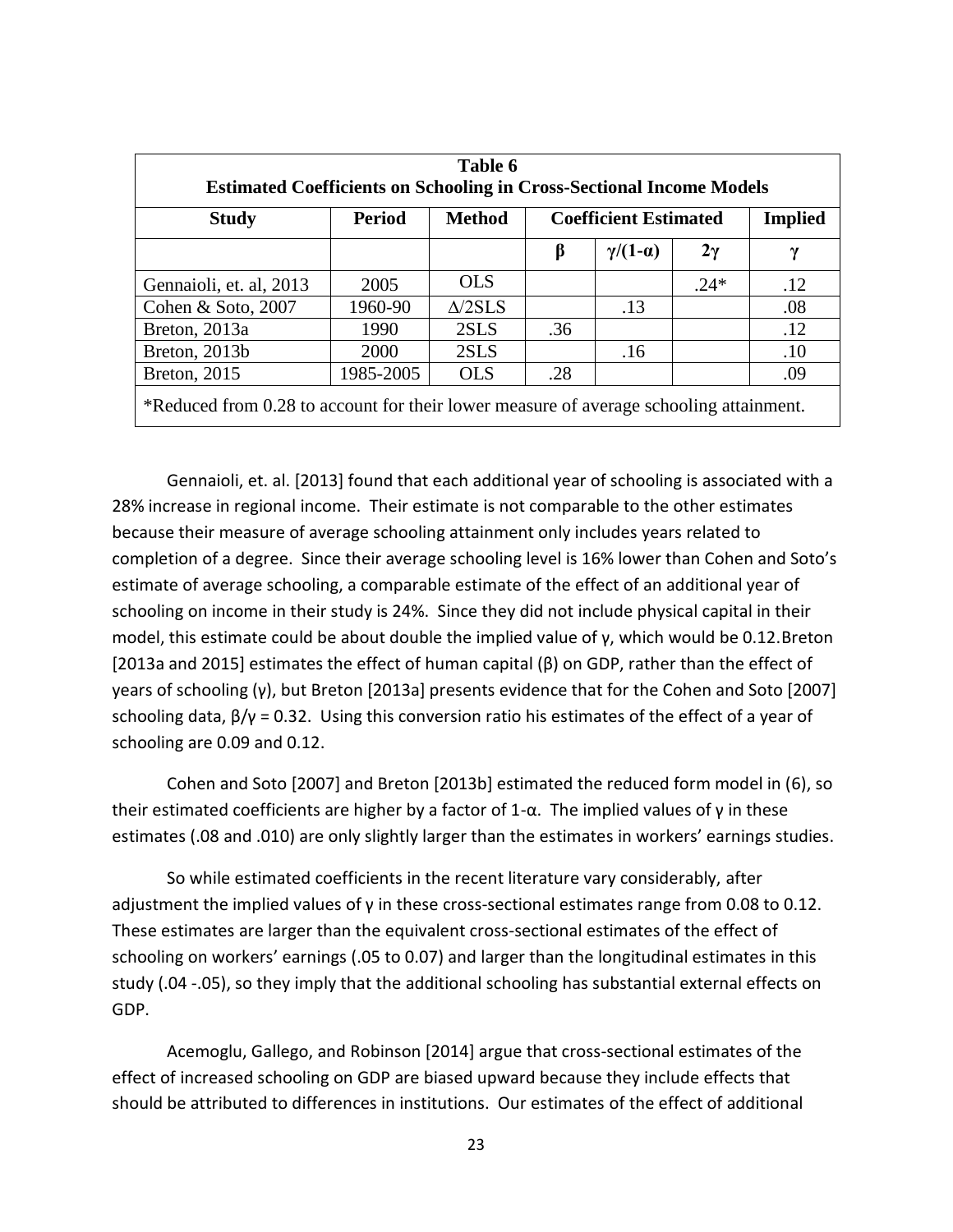schooling in this study exclude any effects actually due to institutions in the cross-sectional estimates because differencing eliminates the effect of relatively stable institutions. Our estimates support Acemoglu et al.'s contention.

Nevertheless, it is possible that our long-term effects of schooling on GDP, which occur after 45 years, may not capture the full eventual effect of additional schooling. We doubt that the characteristics of a country's institutions are entirely independent of a country's level of schooling. It may be that increases in average schooling attainment may be a necessary but insufficient condition for raising the quality of a nation's institutions, even if this process is considerably lagged.

#### **VI. Conclusions**

For over 25 years researchers have sought but have been unable to find a positive effect on GDP from increases in schooling over five-year periods. After performing one of these analyses and finding only negative correlations, Pritchett [2001] famously asked, "Where has all the education gone?" In this paper we use micro data from middle-income countries to answer this question.

The existing neoclassical analyses assume that the entire effect of additional schooling on GDP is immediate. We examine whether lags in the effect can explain the difference between the short and long run estimates in the literature.

We first show that workers' earnings in three middle-income countries only increase with experience if the workers have prior schooling. We conclude that increases in worker productivity on the job are at least partly a delayed effect of their prior schooling.

 We then examine whether the pattern of increases in worker productivity in these middle-income countries characterizes the relationship between increased schooling and GDP in 98 countries. We find that this pattern explains a portion of GDP growth during five-year intervals over the 1980-2005 period.

The implication of our analysis is that the increase in GDP during a five-year period is caused by the increase in the average schooling attainment of the population during the prior 45 years. We find that an additional year of schooling in the age 20-24 cohort eventually raises GDP by 6-7% after 45 years, but the effect in the initial five-year period is only 3%, and the average effect over 45 years is only 4-5%.

Since average schooling typically increases by less than a year over a five-year period, the near-term effect of an increase in a country's average level of schooling attainment is quite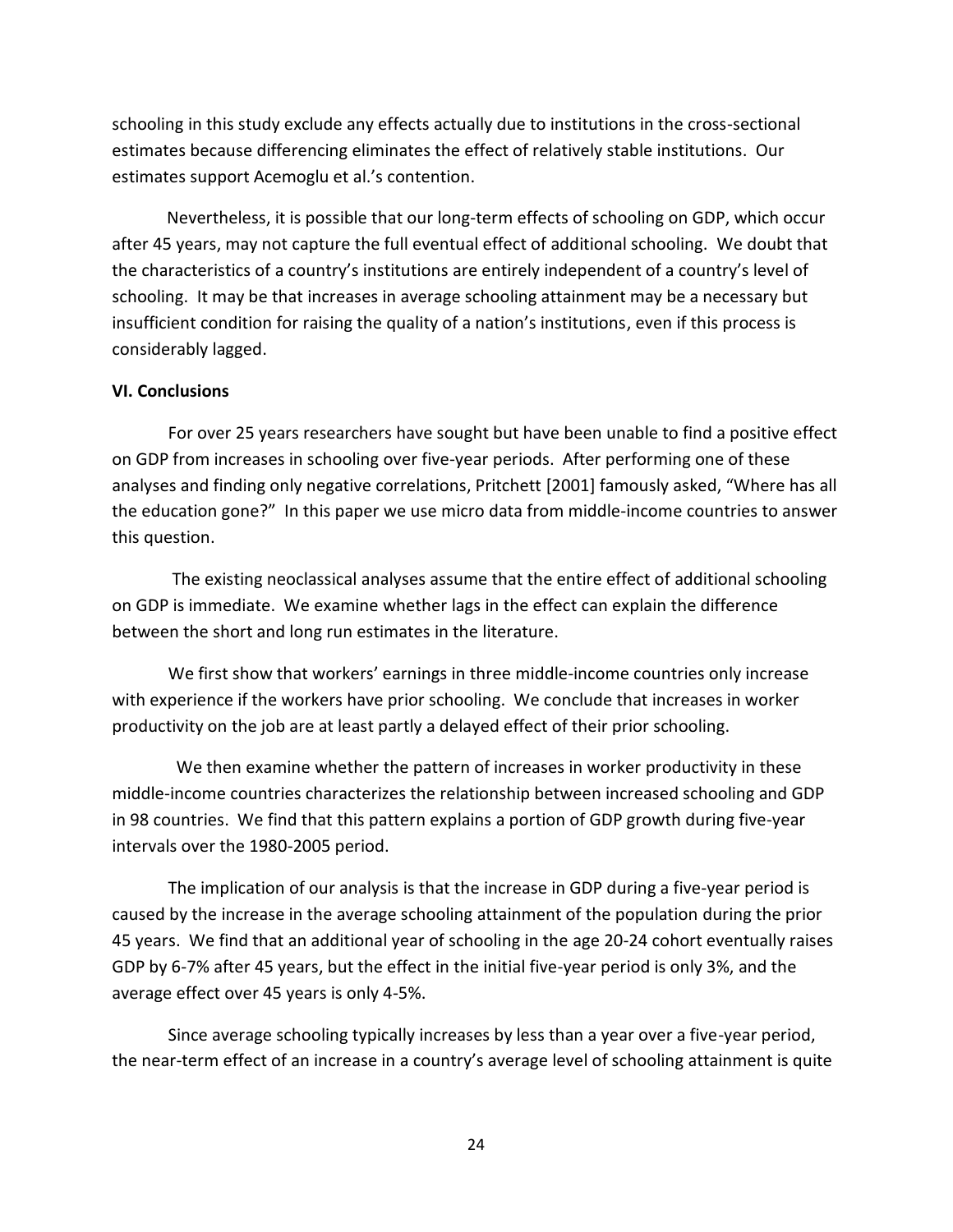small. So this is where all the education went. It had a positive effect on GDP, but this effect occurred over a very long period of time.

We also examine the analogous estimates of the effect of additional schooling in crosssectional analyses and show that they are not as large or as varied as they appear to be, once adjustments are made to account for differences in the structure of the model used in their estimation. Our adjusted cross-sectional estimates indicate that in the long term an additional year of schooling is associated with an increase in GDP of 8-12%.

It seems likely that the larger cross-sectional estimates are biased upward because they include effects on GDP that are due to cross-country differences in institutions. Still, it seems unlikely that increases in schooling have no effect on a country's institutions, so the effect of schooling could be larger than what we found in our analysis. Additional research is required to further reconcile the longitudinal and cross-sectional estimates of the effects of additional schooling on GDP in countries with differing institutional characteristics.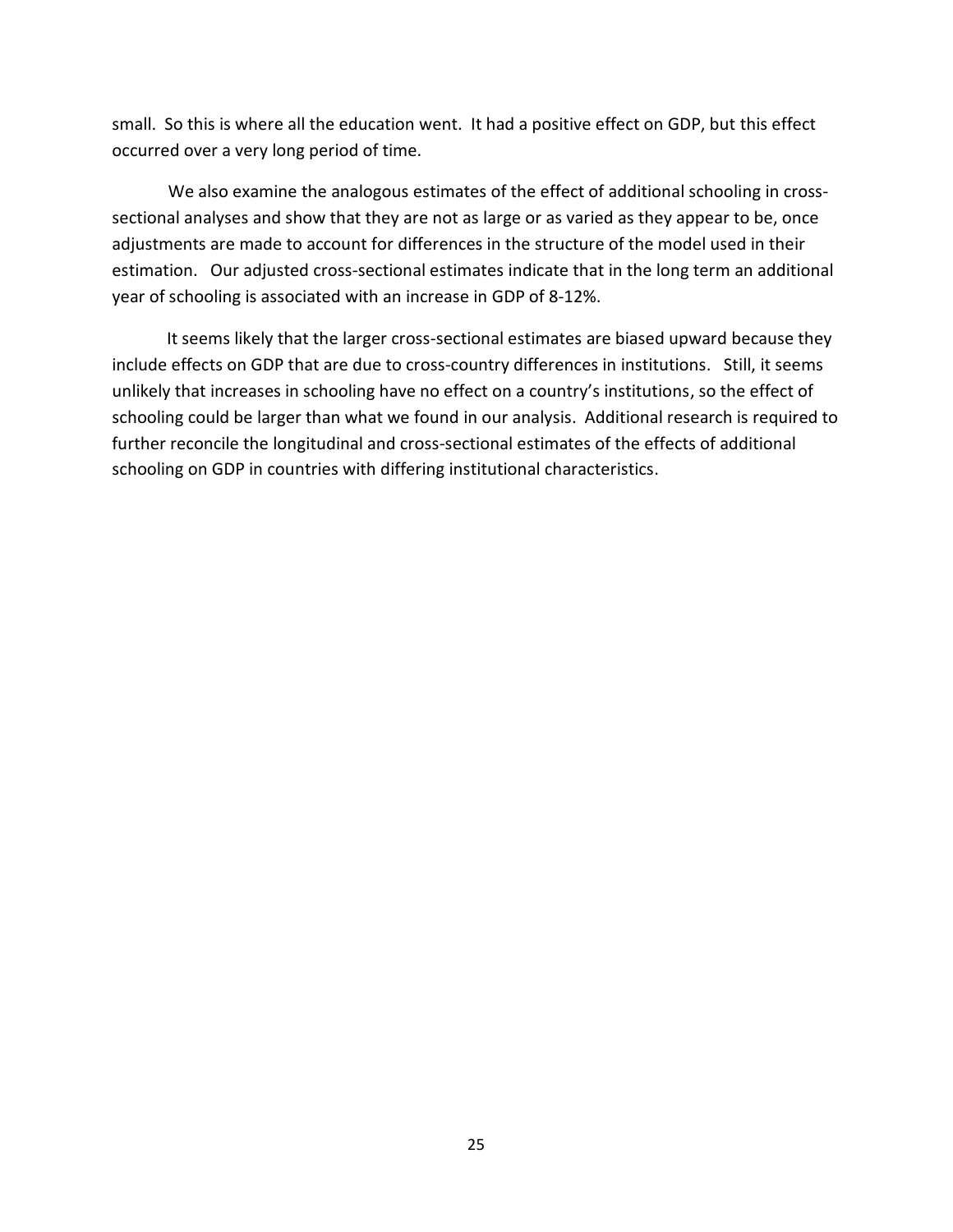#### **References**

Acemoglu, Daron, Gallego, Francisco A., and Robinson, James A., 2014, "Institutions, Human Capital, and Development," *Annual Review of Economics*, v6, 875-912

Barro, Robert J., and Lee, Jong-Wha, 2013, "A New Data Set of Educational Attainment in the World," *Journal of Development Economics*, v104, 184-198

Barro, Robert J., and Lee, Jong-Wha, 2015, *Education Matters*, Oxford University Press, New York (The data set used in this analysis is entitled, "Educational Attainment for Total Population," % of Population 25 and Over, v2, June 2014)

Bils, Mark, and Klenow, Peter J., 2000, "Does Schooling Cause Growth?," *The American Economic Review*, v90, N5, 1160-1183

Breton, Theodore R., 2011, "The Quality vs. the Quantity of Schooling: What Drives Economic Growth?" *Economics of Education Review*, 30, 765-773

Breton, Theodore R., 2012, "Penn World Table 7.0: Are the Data Flawed?" *Economics Letters*, v117, n1, 208-210

Breton, Theodore R., 2013a, "Were Mankiw, Romer, and Weil Right? A Reconcilation of the Micro and Macro Effects of Schooling on Income" *Macroeconomic Dynamics*, v17, n5, 1023- 1054

Breton, Theodore R., 2013b, "World Productivity Growth and the Steady-State Rate in the 20<sup>th</sup> Century," *Economics Letters*, v119, n3, 340-343

Breton, Theodore R., 2015, "Higher Test Scores or More Schooling? Another Look at the Causes of Economic Growth," *Journal of Human Capital*, v9, n2, 239-263

Breton, Theodore R., and Garcia, John J., 2016, "ICP 2005 Construction Prices: Are They Underestimated in Developing Countries?" *Review of Income and Wealth,* forthcoming

Breton, Theodore R., 2016, "Evidence that Capital Formation is Overestimated in Low- and Middle-Income Countries in ICP 2011," *Applied Economics Letters*, v23, n13, 903-907

Cohen, Daniel and Marcelo Soto, 2007, "Growth and human capital: good data, good results," *Journal of Economic Growth*, v12, n1, 51-76.

Delgado, Michael S., Henderson, Daniel J., and Parmeter, Cristopher F., 2014, "Does Education Matter for Growth?" *Oxford Bulletin of Economics and Statistics*, v73, n3, 334-359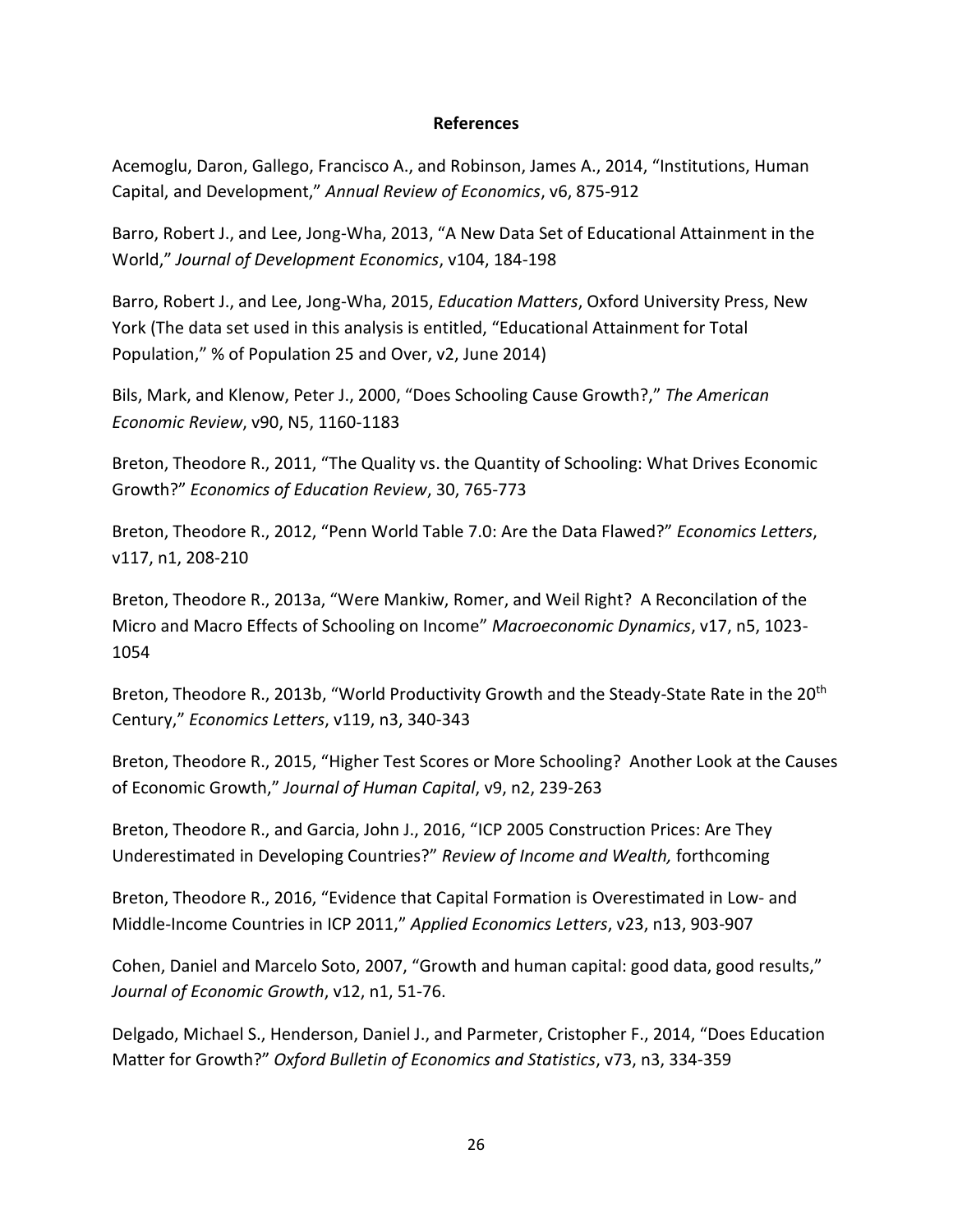Dougherty, Christopher R. S., and Jimenez, Emmanuel, 1991, "The Specification of Earnings Functions: Tests and Implications," *Economics of Education Review*, v10, n2, 85-98

Feenstra, Robert C., Inklaar, Robert, and Timmer, Marcel P., 2015a, "The Next Generation of the Penn World Table," *American Economic Review*, v105, n10, 3150-3182

Feenstra, Robert C., Inklaar, Robert, and Timmer, Marcel P., 2015b, "What's New in PWT 8.1?" http://www.rug.nl/research/ggdc/data/pwt/v81/what\_is\_new\_in\_pwt\_81.pdf

Gennaioli, Nicola, La Porta, Rafael, Lopez-de-Silanes, Florencio, and Shleifer, Andrei, 2013, "Human Capital and Regional Development," *Quarterly Journal of Economics*, v128, n1, 105-164

Gollin, Douglas, 2002, "Getting Income Shares Right," Journal of Political Economy, v110, n2, 458-474

Gomez-Castellanos, Luisa and George Psacharopoulos, 1990, "Earnings and education in Ecuador: Evidence from the 1987 household survey," *Economics of Education Review*, v9, n3, 219-227.

Hanushek, Eric A. and Woessmann, Ludger, 2008, "The Role of Cognitive Skills in Economic Development," *Journal of Economic Literature*, v46, n3, 607-668

Heckman, James J., Lochner, Lance J., and Todd, Petra E., 2003, "Fifty Years of Mincer Earnings Regressions," NBER Working Paper 9732

Heckman, James J., Lochner, Lance J., and Todd, Petra E., 2008, "Earnings Functions and Rates of Return," NBER Working Paper 13780

Heston, Alan, Summers, Robert, and Aten, Bettina, 2009, *Penn World Table Version 6.3*, Center for International Comparisons of Production, Income and Prices at the University of Pennsylvania

Heston, Alan, Summers, Robert, and Aten, Bettina, 2012, *Penn World Table Version 7.1*, Center for International Comparisons of Production, Income and Prices at the University of Pennsylvania

Krueger, Alan B., and Lindahl, Mikael, 2001, "Education for Growth: Why and For Whom?," *Journal of Economic Literature*, v39, 1101-1136

Mankiw, N. Gregory, Romer, David, and Weil, David, 1992, "A contribution to the empirics of economic growth," *Quarterly Journal of Economics*, v107, n2, 407-437

Montenegro, Claudio E., and Patrinos, Harry A., 2014, "Comparable Estimates of Returns to Schooling Around the World," *Policy Research Working Paper 7020*, World Bank Group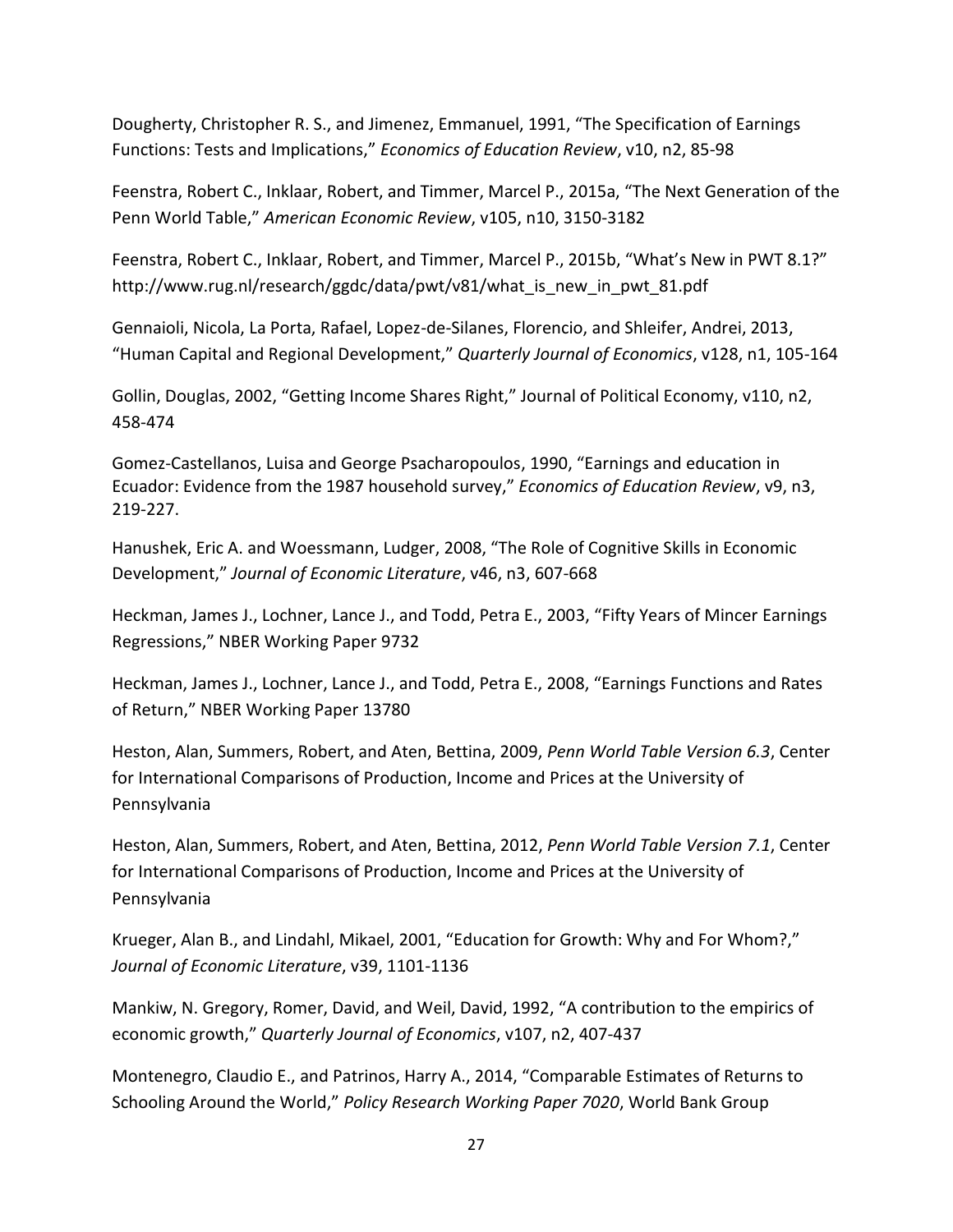Psacharopoulos, George, 1994, "Returns to Investment in Education: A Global Update," *World Development*, v22, n9, 1325-1343

Psacharopoulos, George, and Patrinos, Harry A., 2004, "Returns to Investment in Education: A Further Update," *Education Economics*, v12, n2, 111-134

Psacharopoulos, George and Eduardo Velez, 1994, "Education and the labor market in Uruguay," *Economics of Education Review*, v13, n1, 19-27.

Psacharopoulos, George, Eduardo Velez, and Harry Anthony Patrinos, 1994, "Education and earnings in Paraguay," *Economics of Education Review*, v13, n4, 321-327.

Pritchett, Lant, 2001, "Where Has All the Education Gone?" *World Bank Economic Review*, v15, n3, 367-391

Sunde, Uwe, and Vischer, Thomas, 2015, "Human Capital and Growth: Specification Matters," *Economica*, v82, n326, 368-390